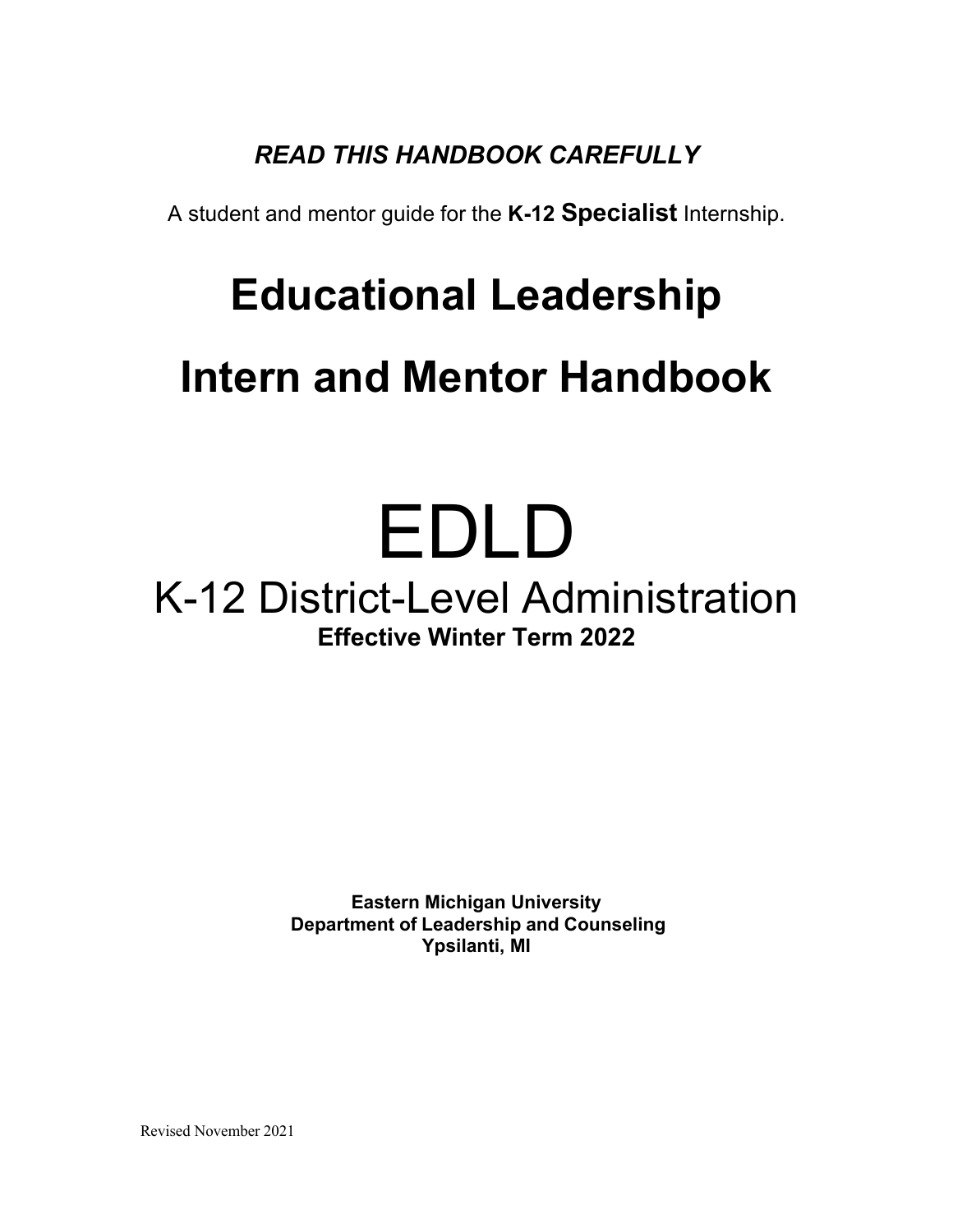# Table of Contents

# Page

# Appendices

| Appendix A |  |
|------------|--|
| Appendix B |  |
| Appendix C |  |
| Appendix D |  |
| Appendix E |  |
| Appendix F |  |
| Appendix G |  |
| Appendix H |  |
|            |  |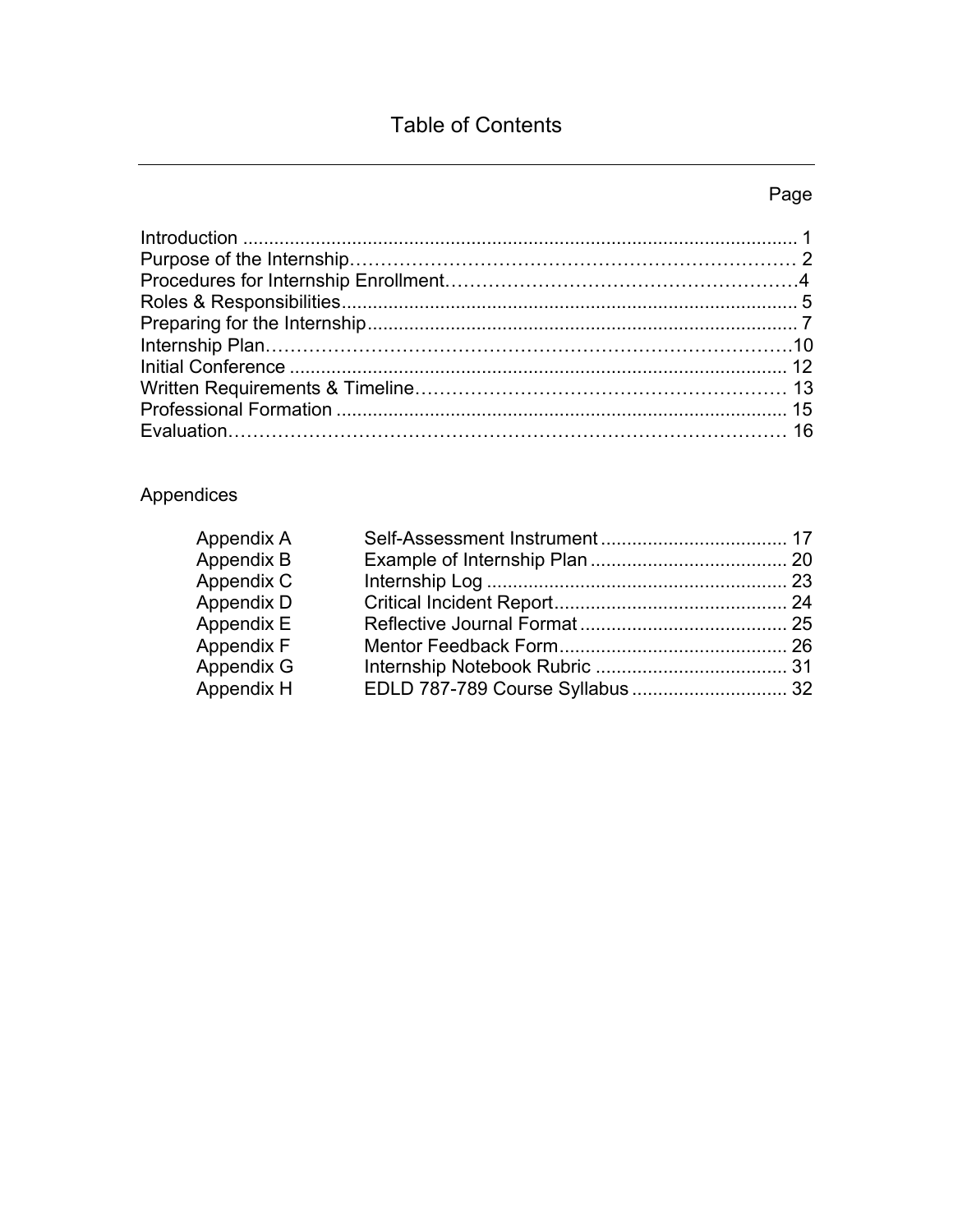The Educational Leadership Department faculty at Eastern Michigan University advocate the "tri-dimensional model" of leadership developmentarticulated by John Daresh. The three dimensions included are academic preparation, field-based learning/internship and the professional formation.Daresh (1988) states:

People must be prepared for leadership roles through equal attentionto strong academic programs, realistic guided practice, and perhaps most importantly, through the formation of individual candidates as aspiring administrators who need to be able to cope personally and professionally with the ambiguities associated with school leadership.(p. 184)

As students approach the final stage of their academic preparation, attentionis placed on their field-based learning/internship experience. The internship experience provides an opportunity to synthesize and apply acquired knowledgein the workplace, and to develop and refine skills included in the program's standards-based curriculum of the program (ELCC 7.1).

Interns are placed in school districts or charter systems, under the direct supervision of an experienced and certified educational administrator. Students seeking the district level administrative endorsement on their administrative license must complete the internship at the **district** level. Student is asked to dedicate a minimum of 12 hours per week for a minimum of 16 weeks for the two-credit graduate credit experience. However, in consultation with a student's academic advisor, the internship may be elected for additional credits: Three-credits would require an internship of 360 hours; a four-credit internship would require 480 hours. Internships of three- or four-credits must be approved by your faculty advisor and recorded on the student's program of study.

Internship experiences will vary in degree of responsibility, focus on a variety of leadership styles and allow the intern to explore different levels of administration in a myriad of diverse settings. The intern must also complete various reflective activities throughout the semester and submit an internship notebook at the culmination of the experience. The goal of the internship is to ensure the candidate meets requirements set forth by the Michigan Department of Education.

This guide has been prepared to guide the prospective intern in planning and completing the internship experience. It is imperative that these materials be reviewed prior to the start of the internship experience. Each stage is carefully explained and all interns are expected to follow the identified steps.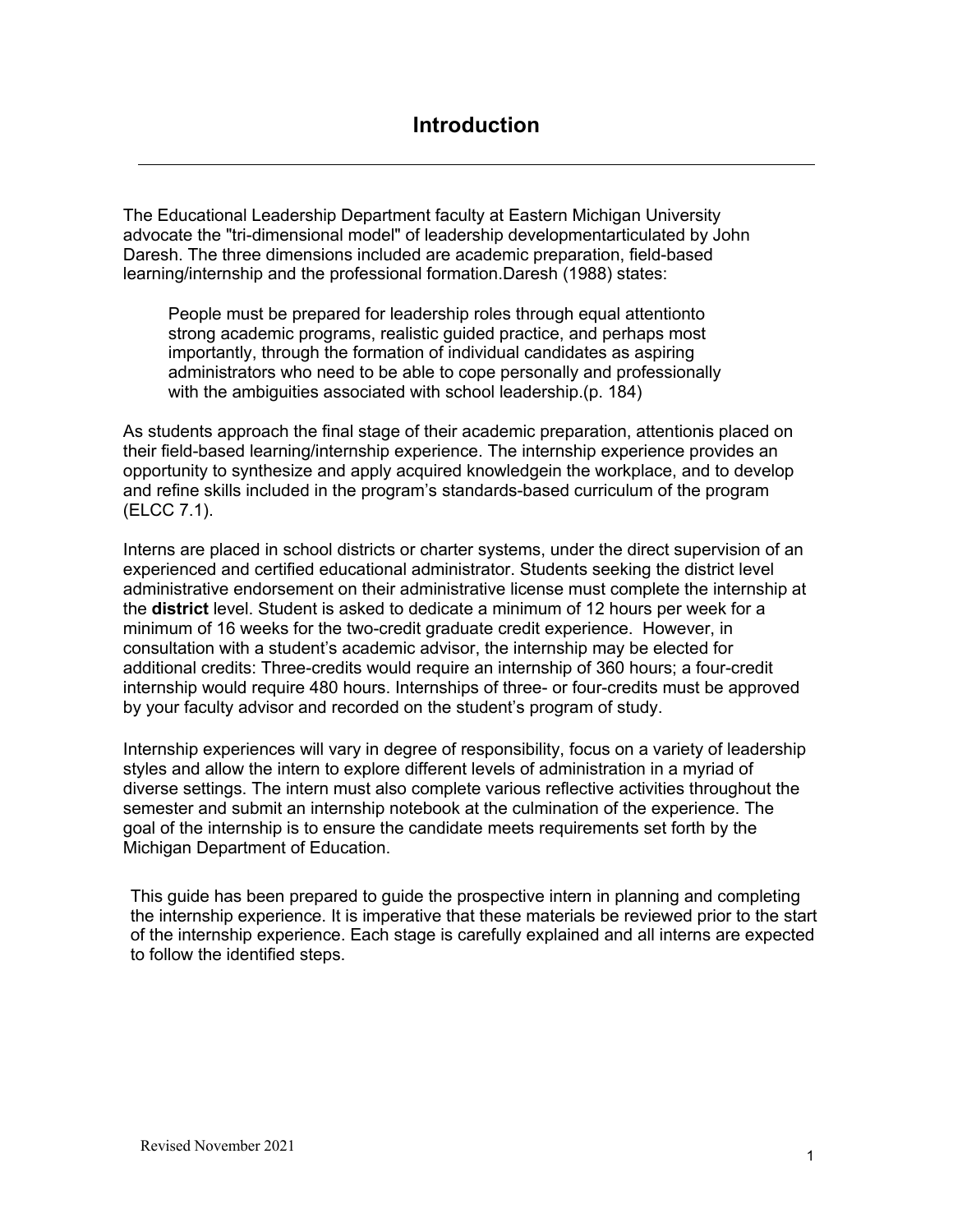The overall purpose of the educational leadership internship at Eastern Michigan University is to provide significant opportunities for candidates to synthesize and apply the knowledge and practice and develop the skills identified in ELCC Standards 1-6 through substantial, sustained, standards- based work in real settings, planned and guided cooperatively by the institutionand school district personnel for graduate credit (ELCC 7.1)

More specifically, the goals of the educational leadership internship are:

#### **1. Substantial:**

- a) Candidates demonstrate the ability to accept genuine responsibility for leading, facilitating, and making decisions typical of those made by district-level educational leaders. The experience(s) should provide interns with substantial responsibilities that increase over time in amount and complexity and involve direct interaction and involvement with staff, students, parents, and community leaders (ELCC 7.1).
- b) Each candidate should have a minimum of six-months (or equivalent, seenote below) of full-time internship experience (ELCC 7.2).

#### **2. Sustained:**

a) Candidates participate in planned intern activities during the entire courseof the program, including an extended period of time near the conclusion of the program to allow for candidate application of knowledge and skills on a full-time basis (ELCC 7.2).

#### **3. Standards Based:**

- a) Candidates apply skills and knowledge articulated in these standards aswell as state and local standards for educational leaders (, ELCC 7.1).
- b) Experiences are designed to accommodate candidates' individual needs(ELCC 7.1).

#### **4. Real Settings:**

a) Candidates' experiences occur in multiple settings that allow for the demonstration of a wide range of relevant knowledge and skills (ELCC7.2).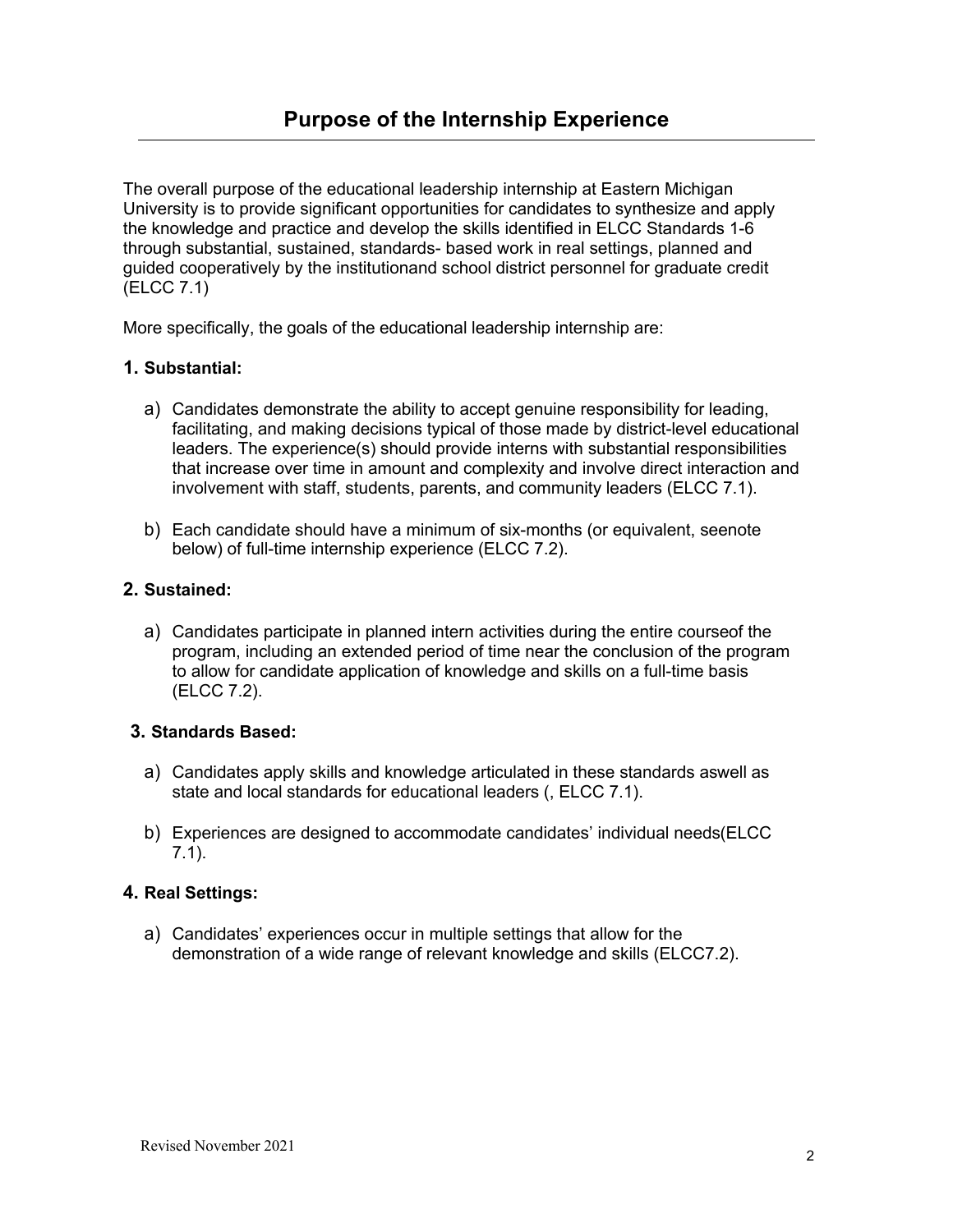b) Candidates' experiences include work with appropriate community organizations such as social service groups and local businesses (ELCC7.2).

#### **5. Planned and Guided Cooperatively:**

- a) Candidates will be mentored by an on-site district level administrator withat least a Master's degree in educational leadership, holds a district leveladministrative certification, and has a minimum of three years of district level administrative experience (ELCC 7.3).
- b) Candidates' experiences are planned cooperatively by the individual, the site supervisor, and institution personnel to provide inclusion of appropriate opportunities to apply skills, knowledge, and research contained in the standards. These three individuals work together to meetcandidate and program needs (ELCC 7.3).

#### **6. Credit**

a) Candidates earn graduate credit for their intern experience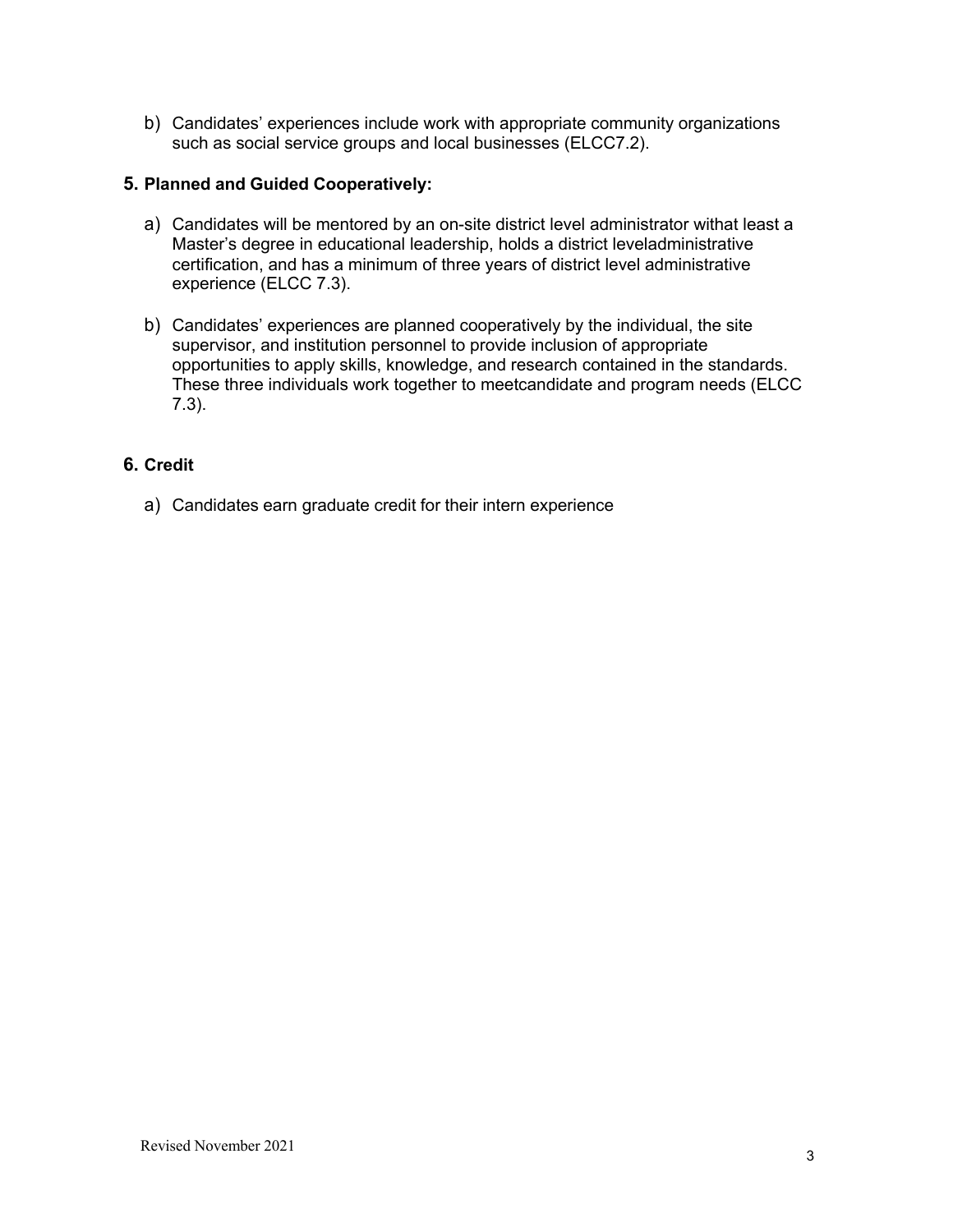- 1. Prospective interns need to contact and/or meet with the university internship director the semester prior to the anticipated enrollment. The purpose of this meeting is to obtain the necessary internship materials (application, checklist & handbook) and discuss potential internship placement. The internship is designed as a capstone activity and should be completed toward the end of the student's academic program.
- 2. The prerequisites for an district-level internship are: completion of EDLD 740, 725, 726, and 727.
- 3. Tentative placement for the internship will be arranged by the intern with assistance from the university internship director. Specific placement maybe designated inside or outside the intern's place of employment. The intern may select placement in dual sites, in any case however, the intern can expect to have varied experiences at different levels in the organization depending upon the individual career goals of the intern. Final placement is dependent upon a favorable interview of the prospective intern and site mentor, and official confirmation by the university internship director.
- 4. In selecting your site mentor, **all mentors should have a minimum of three years of experience as a district-level administrator, district-level certification, and approval from the district.** You will need to provide information about your site mentor on your internship application for approval as well as a copy of the mentor's resume that reflects qualifications.
- 5. Prospective interns must complete and return the:
	- Application form
	- Copy of program of study signed by faculty advisor or copy of unofficial transcript
	- Resume,
	- Mentor's resume,
	- Self-assessment (see Appendix A), and
	- Completed internship plan (see p. 10) to the university internship director.

These MUST be submitted and approved BEFORE you begin logging hours for your internship AND before you can receive permissionto register for the internship. Materials are to be scanned to the universityinternship director of record.

6. Following receipt of the internship application materials, the university internship director will submit permission for the prospective intern to register for the internship. Once the permission has been issued, the student is required to do their own registration utilizing the university registration process. If registration is not completed **PRIOR TO** the first day of classes, a late registration may be assessed.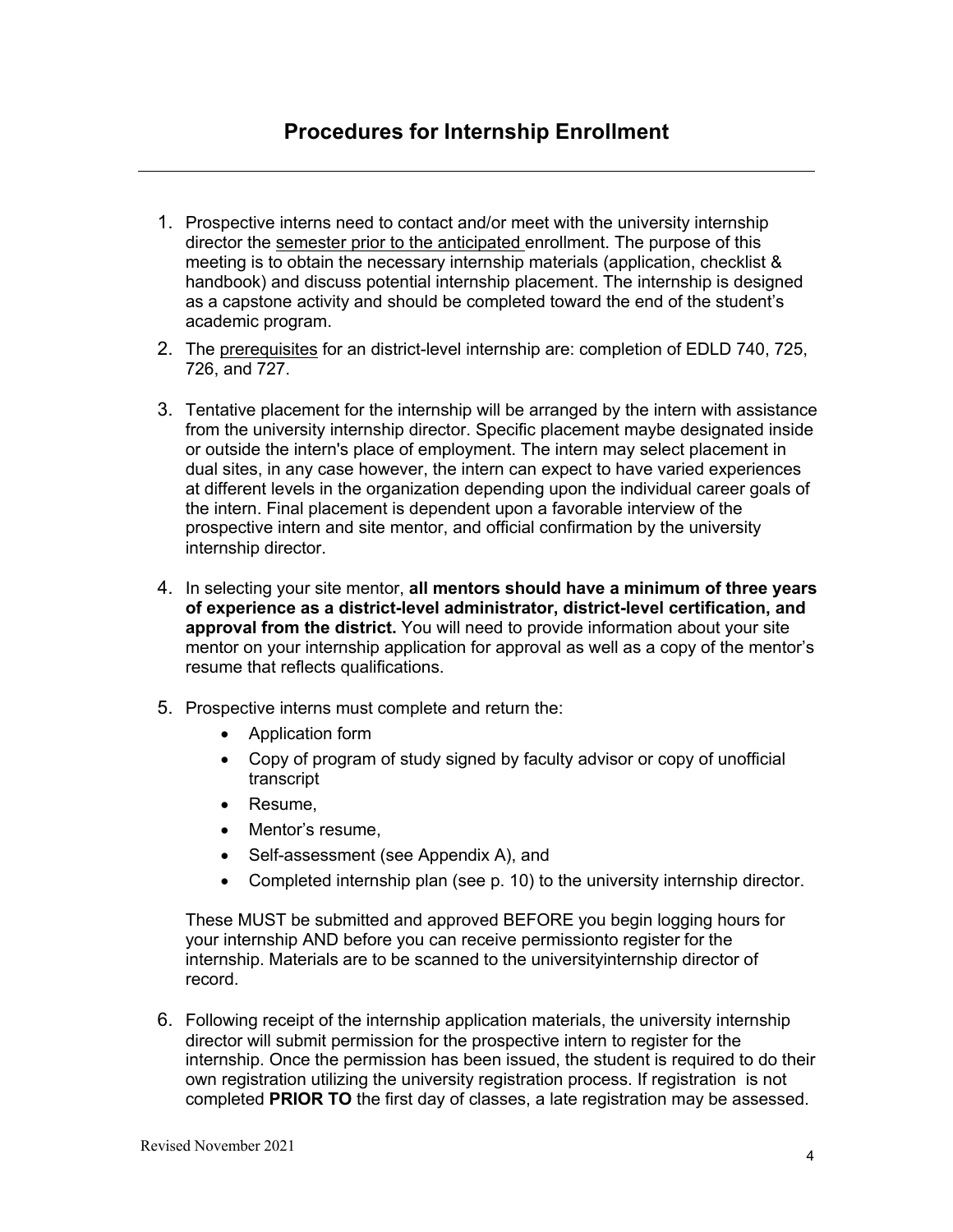#### **The Intern will:**

- 1. Download the Internship Handbook, Application, and Check List.
- 2. Complete and submit the internship application, resume, mentor's resume, selfassessment, and internship plan electronically to the university Director of Internships.
- 3. Discuss potential placement options with the university internship director.
- 4. Engage in all self-assessment activities described in this handbook (See"Preparing for the Internship"  $p. 9$ ).
- 5. Initiate a meeting with the site mentor to discuss the development of theinternship plan (See "Internship Plan" p. 10).
- 6. Schedule a video conference via Zoom, Google Meets, Microsoft Teams with the site mentor and the university internship director to review the internship plan.
- 7. Engage in all tasks that are written in the internship plan.
- 8. Prepare all materials described in the "Written Requirements" (p. 15) section of this handbook.
- 9. Schedule an "e-mail conference" after each 60 internship hours completed with the university internship director to discuss the progress of the internship. The reflective journal and progression toward the student's goals will be discussed with the university internship director at this meeting.
- 10. Submit written materials described in the "Evaluation"  $(p. 18)$  section of this handbook to the university Internship Director electronically (preferable format) or in paper format.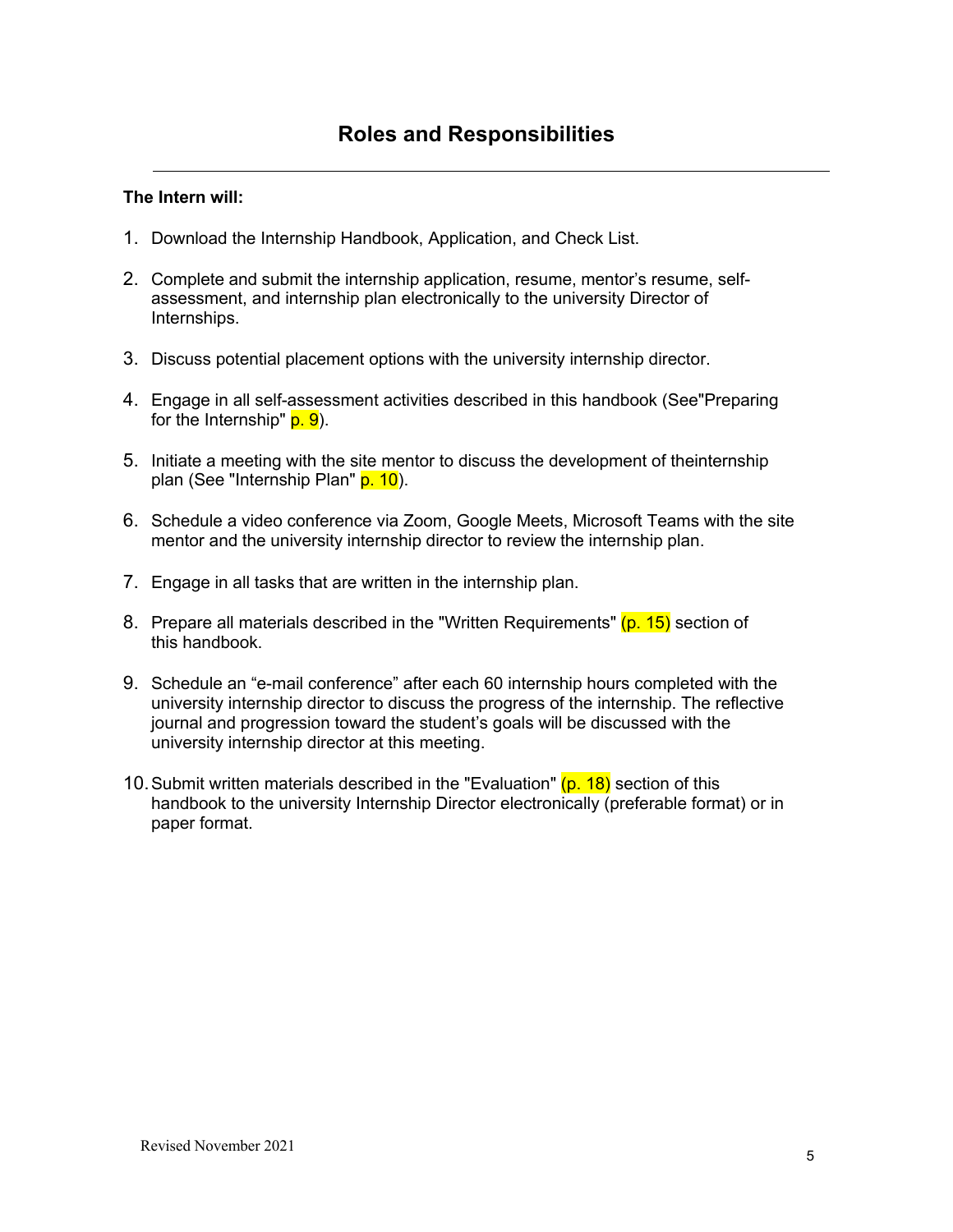#### **The Site Mentor will:**

- 1. Agree verbally and in writing (See internship plan, p. 10) to accept theintern for the designated semester and time.
- 2. Meet with the intern to develop the goals that make up the internship plan.
- 3. Participate in an initial conference or meeting in which the process of mentoring will be discussed and guideline for mentoring will be provided.
- 4. Provide needed guidance and assistance in the accomplishment of thegoals cited in the student's internship plan.
- 5. Meet with the intern and university internship director at mutually arrangedtimes to discuss the progress of the intern.
- 6. Complete the Mentor Feedback Form at the culmination of the internship.

#### **The University Internship Director will:**

- 1. Communicate with the on-site mentor regarding placement of the intern.
- 2. Meet at the internship site or participate in a conference call(s) with thesite mentor and the intern to review the internship plan.
- 3. Provide assistance to the intern and site mentor as needed.
- 4. Hold regular conferences (e-mail conferences) during the internship experience and ascertain the intern's progress toward the accomplishmentof his/her internship goals.
- 5. Consult with the site mentor and intern if necessary at the culmination of the internship to determine the quality of the internship experience and theintern's accomplishment of the goals set forth in the internship plan.
- 6. Read and assess the written materials prepared by the intern in the internship Notebook and those portions of the notebook also submittedusing LiveText.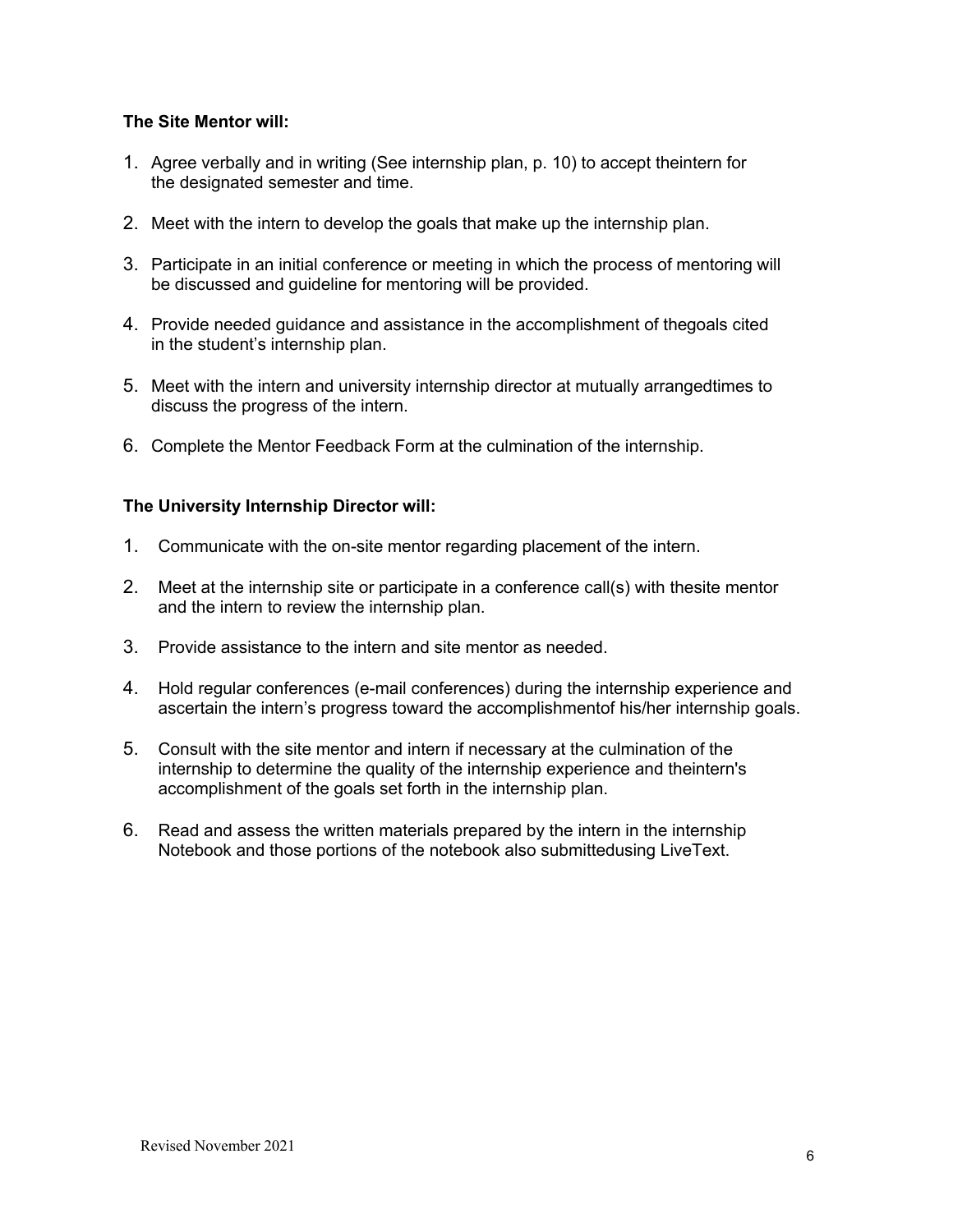Students begin the internship process with a self-assessment comprised of three components. The first component consists of preparation of the student'sresume. The resume will be used to familiarize the site mentor with the intern'sbackground and experience, and be included in the internship notebook.

The second component of the self-assessment process is a careful review ofone's professional portfolio. The professional portfolio has evolved throughout one's career and academic training process and may be reflected upon as the intern engages in this stage of their current professional development. Potential strengths and weaknesses may be identified.

Lastly, the student completes the self-assessment instrument presented in Appendix A. This instrument has been developed from the knowledge, skills anddispositions reflected in the standards-based curriculum of the Educational Leadership Program at Eastern Michigan University.

Careful reflection upon these three pieces of information shall serve as a foundation for the development of the internship plan. The internship plan is constructed around the identified needs of the student, potential needs at theinternship site and must incorporate experiences in all ELCC standard areas.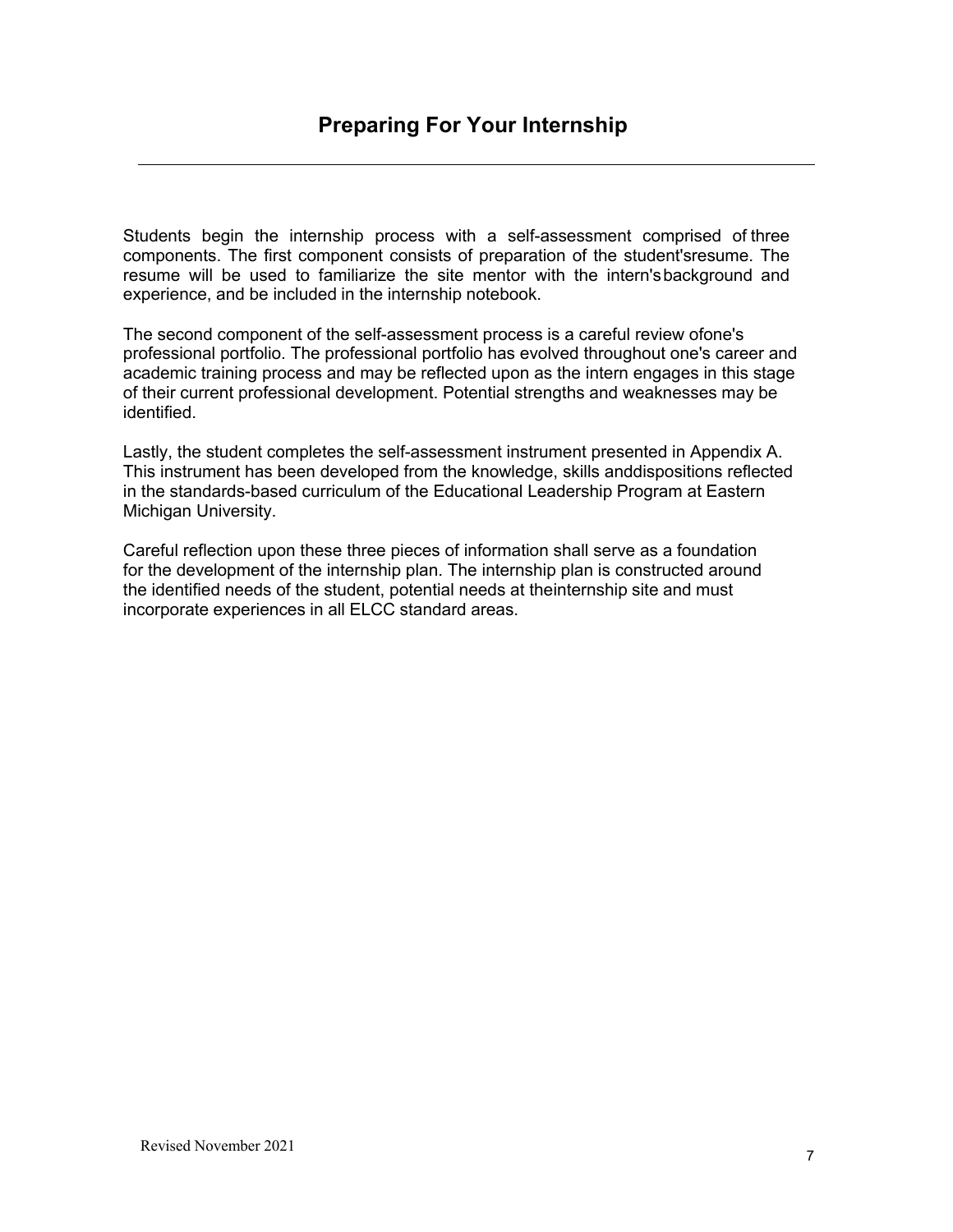After the intern has completed the self-assessment, the intern should schedule a meeting with the site mentor. The purpose of this meeting is to establish the internship plan. The intern should discuss his/her background reflecting on both his/her personal strengths and identified needs. Thesite mentor and the intern need to brainstorm potential activities and experiences that will enhance and support the interns continued growth and development as an educational leader. Theplan should be developed collaboratively by the student and site mentor.

The internship plan is made up of two parts. The first part of the internship plan is activities thatare required of all interns. The second part of the internship plan is activities developed by the intern and site mentor.

#### **Internship Plan**

#### **Part I**

All interns are required to engage in the following activities. Documentation for these activities should be included in the internship notebook to be presented at the end of the internship experience.

#### **Diversity Activity**

Throughout your program of study in the Educational Leadership program the intern been engaged in experiences that have required them to work with diverse student populations. The intern is expected to develop an activity for their internship that will focus on both a subpopulation of the school district or charter system and the use of data. This activity should focus on students from one of the following school sub-populations: *race, ethnicity, gender, SES, ESL, or Special Education.*

This data-driven diversity activity should be explicitly and intentionally developed in consultation with one's mentor. It should target a specific sub-population(s) based upon what you learn from your data dive. The identification of the population you will be working with must be made explicit in your description of this activity. This activity **can also** be used as one of the internship activities in Part II of the internship plan.

#### **Ethical Dilemma** (ELCC Standard 5.0)

During the course of your internship experience, you must identify an ethical or legal issue that may or may not affect you or your mentor directly, but which must be resolved or handled by skillful district-level leadership and which has implications for community relations, especially if it is not handled ethically. The dilemma must be specific, must be authentic (something that really happened during their internship) and must have the potentialto impact district and community relations. To complete this assessment successfully, you must: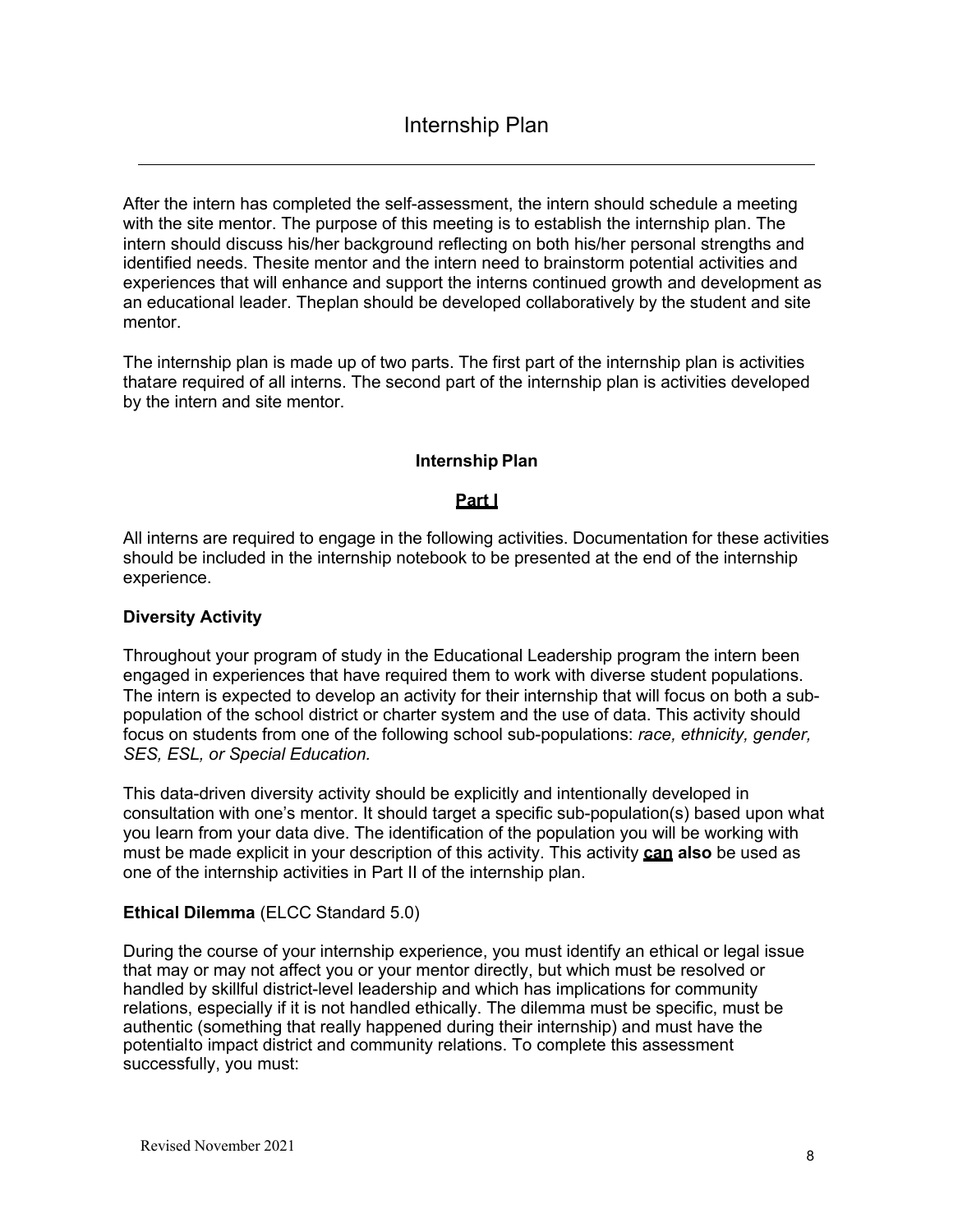- Draw on and use legal and ethical principles you have studied in previous course work including issues of confidentiality;
- Conduct research related to the issue where such research will inform decisionmaking;
- Consult with your mentor, district leaders charged with handling the issue, and community stakeholders (where considerations of confidentiality allow) to gain legal and ethical perspectives on the issue and its resolution;
- Write a critical analysis of the district level leadership used to handle the issue and/or resolve it in a manner that is simultaneously ethical and effective in terms of preserving or improving district and community relations. The analysis should include the following elements:
	- $\checkmark$  An evaluation of how district-level leadership acted with integrity and fairness insupporting school policies and staff practices that ensure every student's academic and social success in this case;
	- $\checkmark$  Outlines the infrastructure that would be necessary to monitor and ensure equitable district practices;
	- $\checkmark$  Formulates a district-level leadership platform grounded in ethical standards andpractices;
	- $\checkmark$  Analyzes district-level leadership in terms of established ethical practices;
	- $\checkmark$  Makes recommendations for the development, implementation, and evaluation ofdistrict policies and procedures that support democratic values, equity, and diversity issues;
	- $\checkmark$  Describes how district leadership can advocate for democracy, equity, and diversity;
	- $\checkmark$  Formulates district strategies to educational dilemmas; and
	- $\checkmark$  Evaluates district strategies to prevent difficulties related to moral and legal issues.
	- $\checkmark$  Reviews and critique district policies, programs, and practices related to this issueto ensure that students needs inform all aspects of schooling, including social justice, equity, confidentiality, acceptance, and respect.
	- $\checkmark$  Addresses the resiliency necessary to uphold school community values and persistin the face of adversity as it relates to this dilemma.

As part of this analysis, required components include:

- Doing independent reading of articles and/or books, court cases or web pages related to the topic you have selected. These readings can and should be drawn from other courses you have taken in the program.
- Downloading and read the Michigan Code of Educational Ethics at https://www.michigan.gov/mde/0,4615,7-140-5683\_14795\_83466-510902--,00.html
- Interviewing your mentor (or if the mentor is involved in the issue and you would feel more comfortable, interviewing another school leader who can discuss the ethics of leadership that is permitted.)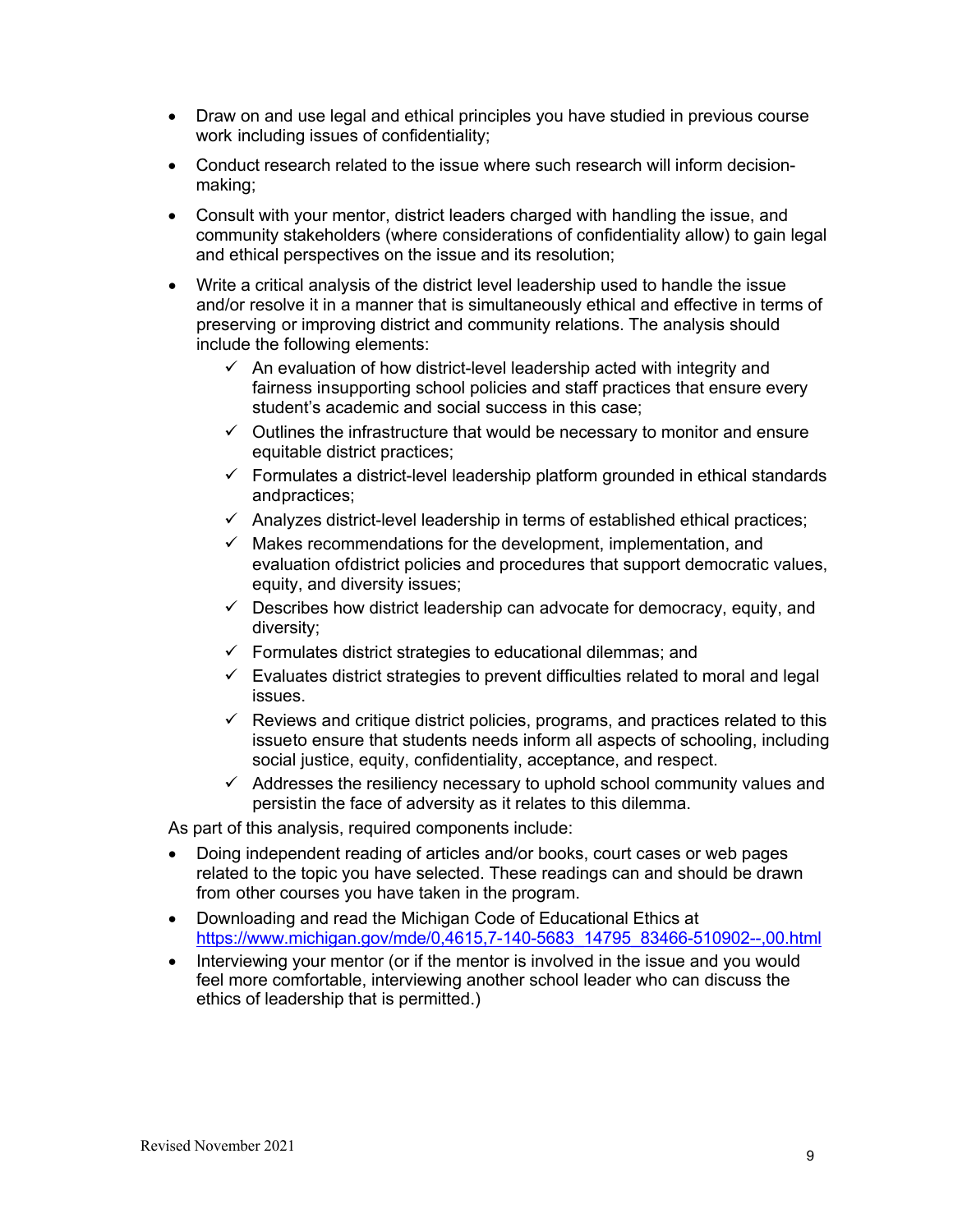#### **Part II**

Part II of the internship plan should be structured to meet the specific professional developmentneeds of the intern. There are two components of Part II; the **Reactive**, which is shadowing andobservational activities and the **Interactive** and **Active** experiences, which provide the intern with leadership opportunities.

#### **Reactive:** Shadowing and Observations

This part of the internship consists of observations and shadowing experiences. The intern should have the opportunity to observe a variety of leaders in multiple situations working with diverse populations and reflecting the varied components of the leadership role. Internsare expected to question, analyze, and integrate the observed leadership behavior in their reflective journal.

#### **Interactive** and **Active:** Leadership Activities

Using the Educational Leadership Constituent Council (ELCC) standards developed by the National Policy Board for Educational Administration (NPBEA) and approved for the state ofMichigan by the Michigan Department of Education (MDE) as a guide, the intern and mentorshould collaboratively develop an internship activity for each standard. These activities should be designed to include coordinated interaction between leadership coursework and theinternship experience. Interns are expected to develop linkages between theory and practice, and to actively discuss and analyze the leadership strategies utilized in each experience.

These observations should be recorded in the intern's reflective journal. The intern may use the activity developed for the diversity experience in Part II of the internship plan.

**Interactive**: These activities should have the intern engaged in a specific project/activityor series of projects/activities related to the specific standard. The intern does not need to necessarily be in a leadership role, but should be a significant participant in the development, implementation, and assessment of the activity.

**Active:** For at least one of the standards the intern should assume full or nearly full responsibility for the activity. The activity developed should be an intensive, comprehensive, and long-term experience.

An example Internship Plan and suggested activities can be found in the Appendix of this handbook.

**Standard 1.0:** A district-level education leader applies knowledge that promotes the success of every student by collaboratively facilitating the development, articulation, implementation, and stewardship of a shared school vision of learning through the collection and use of data to identifyschool goals, assess organizational effectiveness, and implement school plans to achieve school goals; promotion of continual and sustainable school improvement; and evaluation of school progress, revision of school plans supported by district stakeholders. In so doing, the building level leader ensures effective and ample use of technology in establishing, implementing, evaluating, and improving a vision of learning.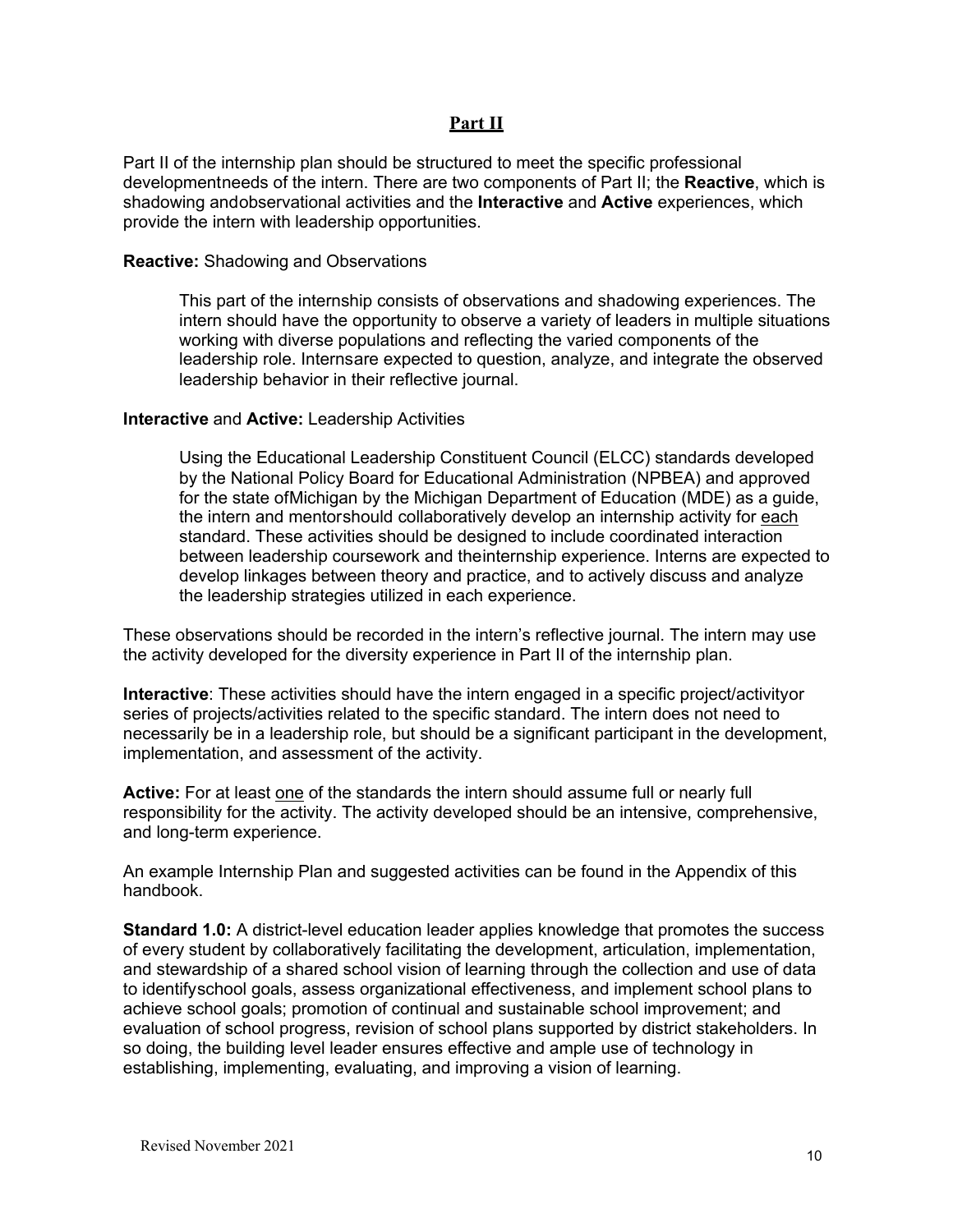**Standard 2.0:** A district-level education leader applies knowledge that promotes the success ofevery student by sustaining a district culture and instructional program conducive to student learning through collaboration, trust, and a personalized learning environment with high expectations for students; creating and evaluating a comprehensive, rigorous and coherent curricular and instructional school program; developing and supervising the instructional and leadership capacity across the district; and promoting the most effective and appropriate technologies to support teaching and learning within a school environment.

**Standard 3.0:** A district-level education leader applies knowledge that promotes the success of every student by ensuring the management of the district's organization, operation, and resourcesthrough monitoring and evaluation of district management and operational systems; efficiently using human, fiscal, and technological within the district; promoting district level policies that protect the welfare and safety of students and staff across the district; developing district capacityfor distributed leadership; and ensuring that teacher and organizational time is focused on high- quality instruction and student learning.

**Standard 4.0:** A district-level education leader applies knowledge that promotes the success of every student by collaborating with faculty and community members, responding to diverse community interests and needs, and mobilizing community resources on behalf of the district by collecting and analyzing information pertinent to improvement of the district's educational environment; promoting an understanding, appreciation, and use of the community's diverse cultural, social, and intellectual resources throughout the district; building and sustaining positivedistrict relationships with families and caregivers; and cultivating productive district relationshipswith community partners. In so doing, the district-level leader ensures effective and ample use of technology in collaborating with faculty and community members, responding to diverse community interests and needs, and mobilizing community resources.

**Standard 6.0:** A district-level education leader applies knowledge that promotes the success of every student by understanding, responding to, and influencing the larger political, social, economic, legal, and cultural context within the district through advocating for district students,families, and caregivers; acting to influence local, district, state, and national decisions affectingstudent learning; and anticipating and assessing emerging trends and initiatives in order to adaptdistrict-level leadership strategies.

## **IMPORTANT:**

THE INTERN WILL CONTACT THE UNIVERSITY INTERNSHIP DIRECTOR AND SCHEDULE A VIDEO CONFERENCE VIA ZOOM, GOOGLE MEETS, OR MICROSOFT TEAMS OR CONFERENCE CALL WITH INTERN, SITE SUPERVISOR, AND INTERNSHIP DIRECTOR *PRIOR* TO BEGINNING THE INTERNSHIP, TO CONFIRM SUPPORT FOR THE AFOREMENTIONED GOALS. HOURS MAY NOT BE ACCUMULATED TOWARD THE INTERNSHIP UNTIL THIS MEETING/CONFERENCE CALL TAKES PLACE.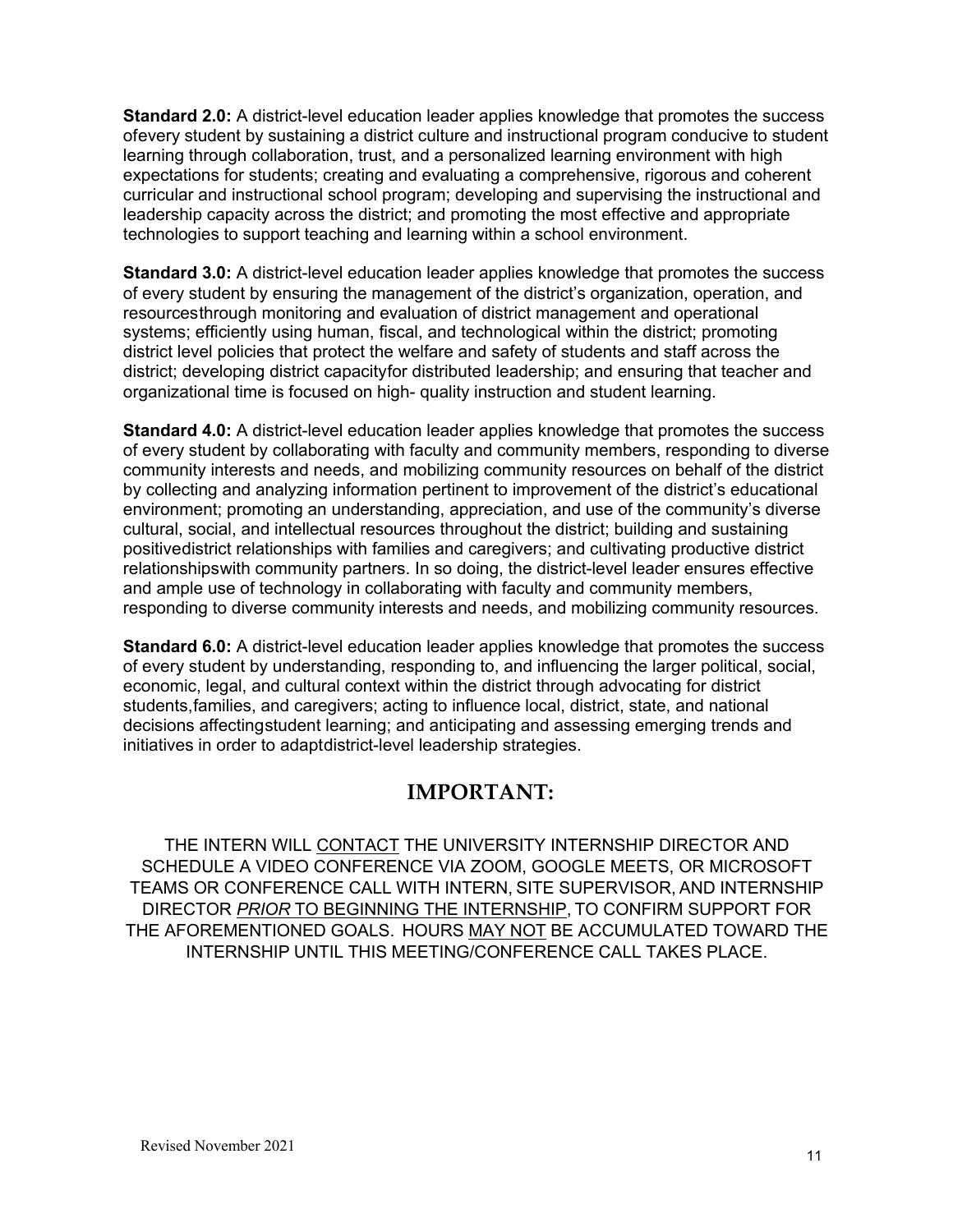The following items will be covered in the initial conference between the intern, site mentor, and university supervisor:

Mentor Confirmation/ Review of Internship Plan

Review of Requirements for the Internship

Discussion of Mentoring Process

Subsequent E-mail conferences

Internship Timeline

Internship Log – Journal – Documentation

Mentor Feedback From/Submission of Internship Notebook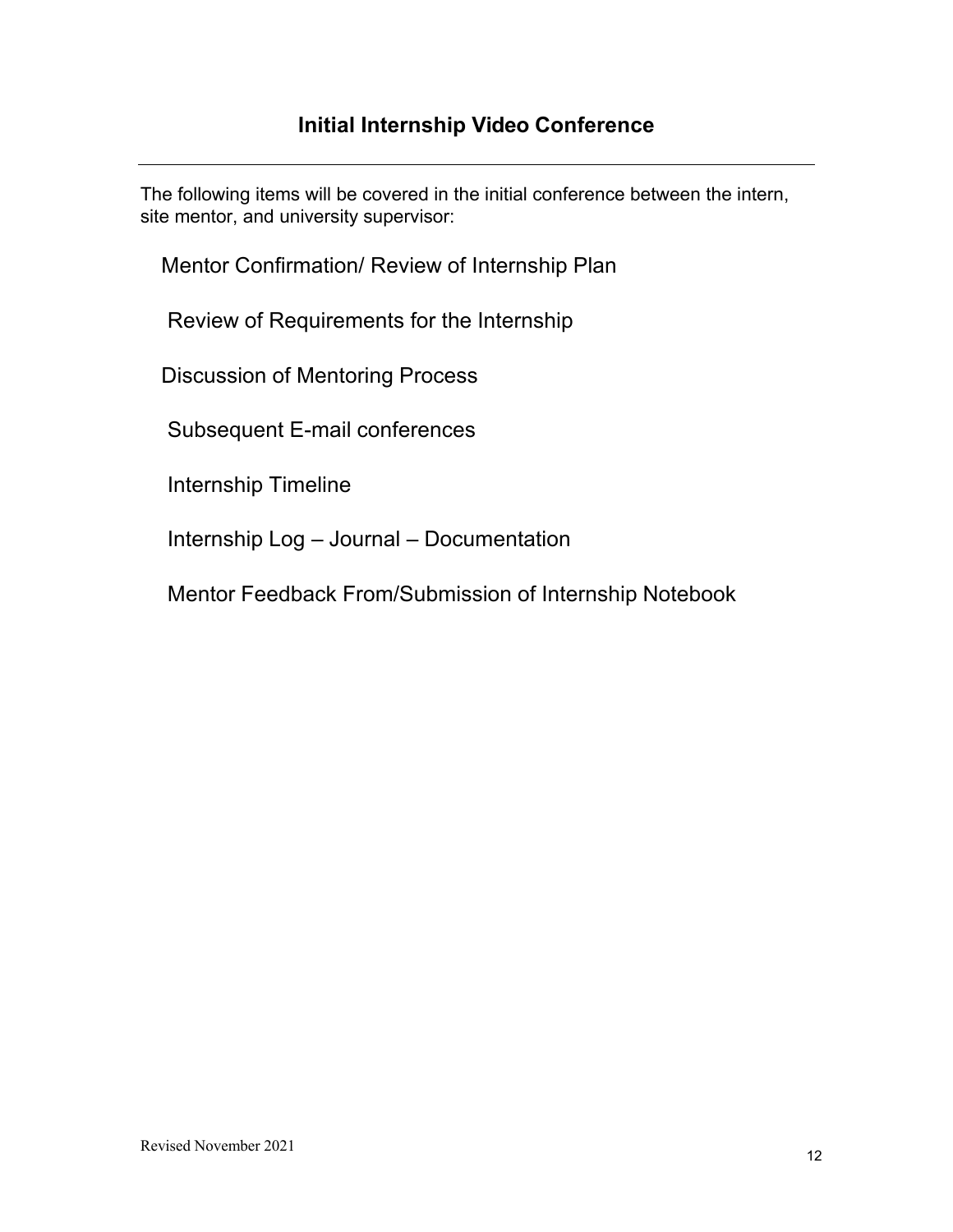The following are the written requirements to be incorporated in the internshipnotebook. Begin with logging all hours in the **internship log**. (See Appendix B).

#### Reactive Goals

- a) Maintain a **reflective journal** (Appendix D) in which the intern recounts the significant experiences of the internship and reflects on those experiences. This would incorporate the deliberate, analytical analysis ofthe actions of school leaders. It would compare actions to intentions and offer thoughts regarding strategies for strengthening or refining actions inthe future. A suggested format to be used for the reflective journal is included as Appendix D. The intern is encouraged to make a minimum ofone journal entry per week throughout the internship.
- b) Prepare one **critical incident report** (Appendix C) for each 110 hours ofinternship service. The student should reflect on the action of another school leader, and analyze and provide a critical assessment of the professional action. A suggested format to be used for the critical incidentreport is included in Appendix C.

#### Interactive

a) Engage in interactive experiences with other educational stakeholders inthe internship setting. Observe the behaviors, attitudes and styles of leadership utilized by these individuals as well as yourself. Reflect on these observations in your **journal** and submit any **supporting documentation** that represents the efforts of those engaged in these processes.

#### Active

a) In conjunction with the site mentor select a long-term project for which theintern has full or nearly full responsibility. At the conclusion of the project submit **relevant documents**  developed during the project and make necessary **journal** entries which describe the leadership theory, researchand practice utilized during the project. Prepare your **ethical/legal analysis and professional formation paper**. (See pages 10 and 17.)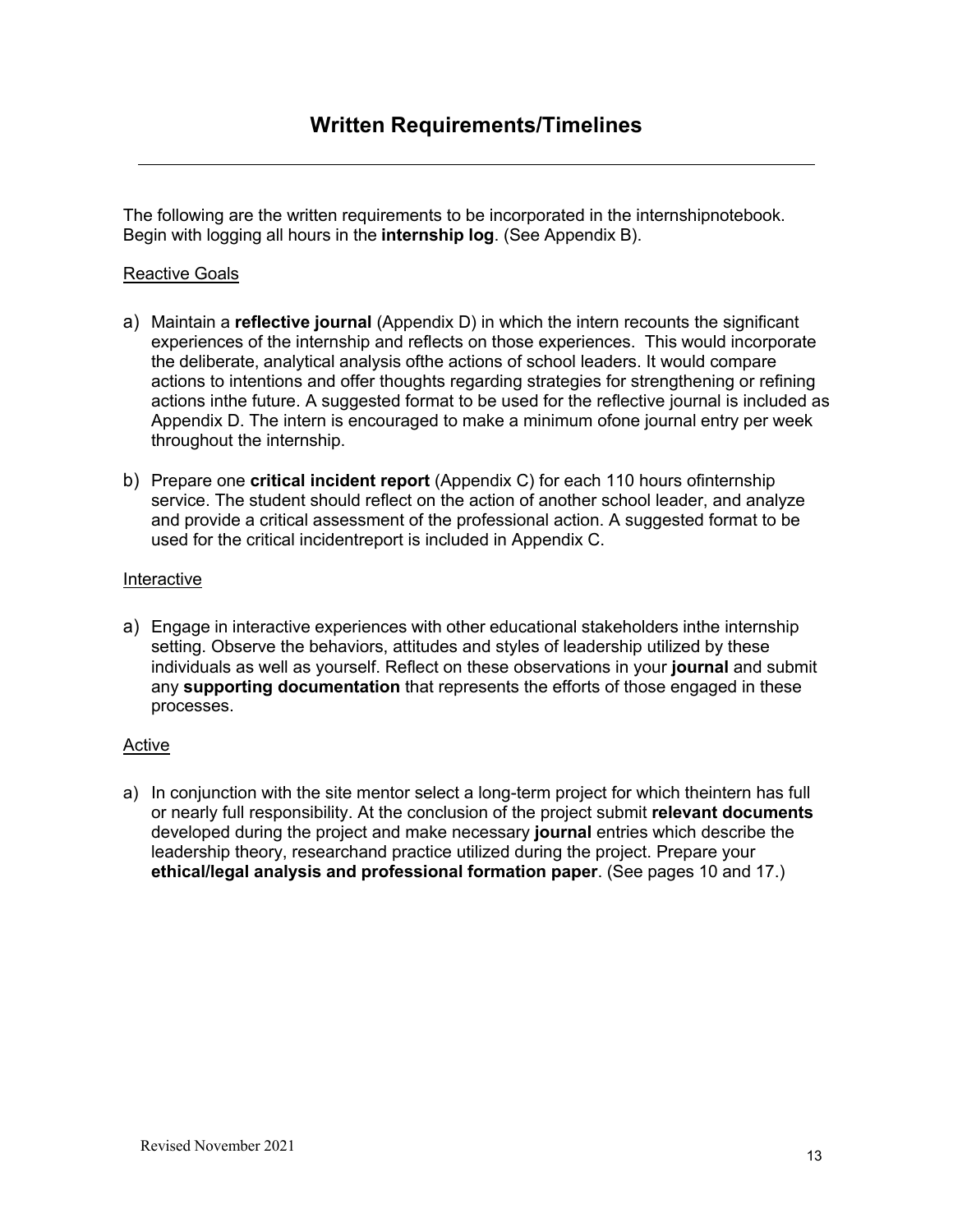#### Summary of Written Requirements

- a) These following items should be organized into a professional notebook that reflects the totality of the internship experience:
	- 1. Student's Resume
	- 2. Completed Self-Assessment Instrument (Appendix A)
	- 3. Internship Plan (p. 10)
	- 4. Internship Log (Appendix B)
	- 5. Reflective Journal (Appendix D)
	- 6. Supporting Documentation and Artifacts
		- a. Diversity Activity
		- b. Ethical Dilemma
		- c. ELCC Standard 1
		- d. ELCC Standard 2
		- e. ELCC Standard 3
		- f. ELCC Standard 4
		- g. ELCC Standard 6
	- 7. Critical Incident Reports (Appendix C)
	- 8. Professional Formation (p. 17)
	- 9. Mentor Feedback Form (Appendix E)
- b) These items should be organized in such a way that I can follow andevaluate the quality of your internship experience. I should be able toeasily connect your internship plan to the reflective journal and documentation.

#### **Timelines**

In order to facilitate a meaningful internship experience, the university internship director will work collaboratively with the intern and site mentor to create timelines that will benefit all parties. It is recommended that the intern dedicate 9-12 hours a week to the internship process. This allows the student tohave realistic, sustained access to the real work of school administration.

Because the internship experience(s) normally spans across more than one semester the intern will receive an incomplete "IP" grade for the internship. The "IP" grade will be removed following completion of all internship requirements.

After every **50-60 hours** of field work, it is the responsibility of the intern tocontact the internship director and conduct a conference via email.

Unless prior permission is received from the internship director, all students are expected to complete the internship within **one** calendar year.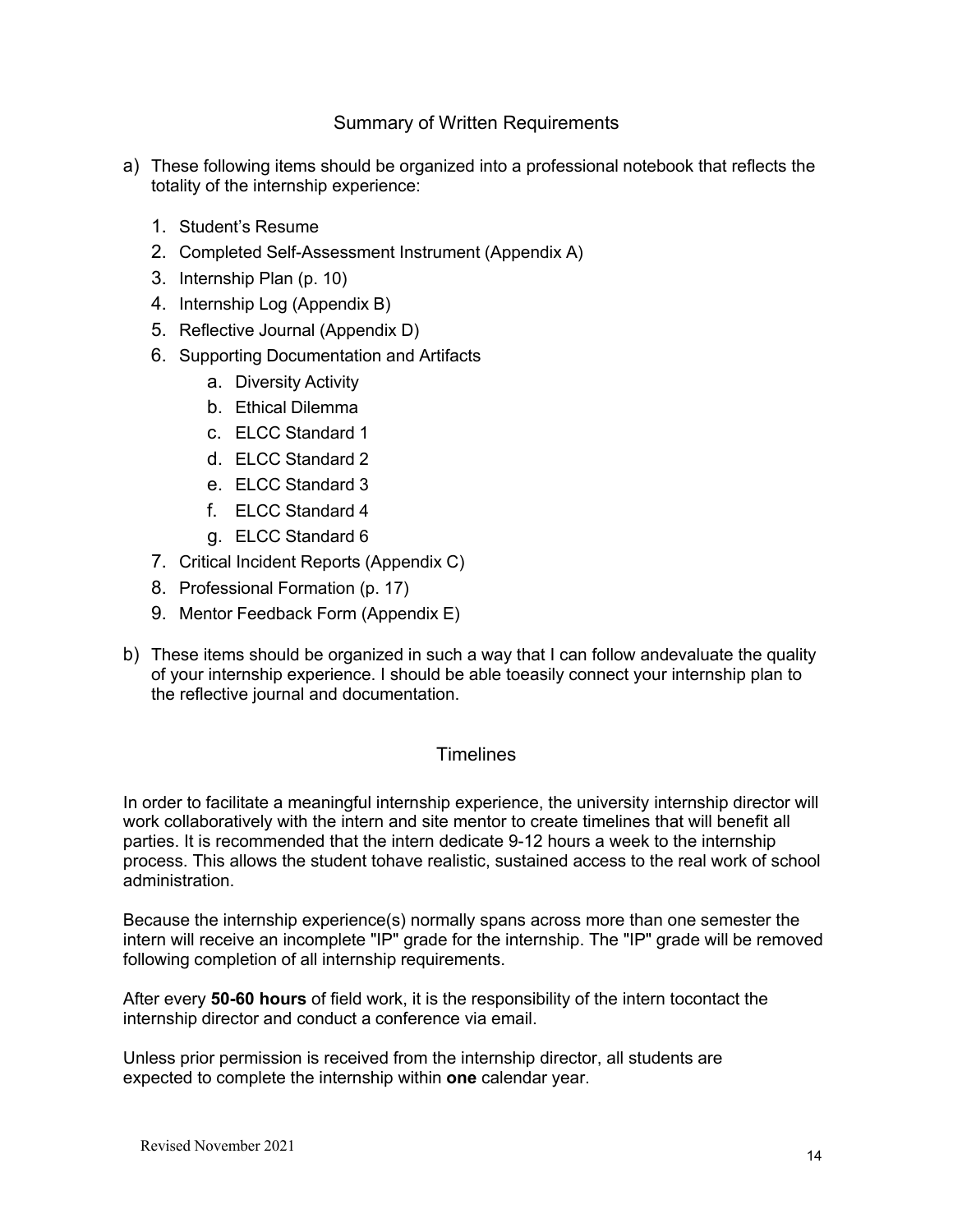## **Professional Formation and Exit Interview**

**This document will be placed in your internship notebook AND should be sent to your adviser (with your resume) when you complete your exit interview. This requirement only applies to students in the Specialist program. If the student in the Ph.D. program, the student does NOT need to complete this requirement.**

After the internship, the intern is to review his/her self-assessment journal, critical incident report(s), interview notes, any supporting material and course work you have completed in the program to synthesize your learning. Because of this reflection, the intern is to develop a personalized understanding of "what itmeans to be an administrator."

Students are to prepare a 4-5-page paper, to be incorporated into the student's Internship Notebook and presented during their exit interview that contains the elements of their reflection and details the current state of their professional thinking. It should deal with the following questions:

- During the program students read a lot and participate in many assignments and activities. Of all these things, what two or three are most memorable and how have they shaped who you are as a leader?
- As you reflect on your internship and the experiences you have had in your coursework, what are the skills, attitudes and feelings you would want to promote as an educational leader? Why are they important?
- What experiences in the internship shaped your beliefs? What experiences in your coursework have shaped your beliefs? How have they changed because of the internship and/or coursework? How have you changed as a leader? What stands out as areas of significant growth for you as an education leader?
- As you reflect on your internship and the experiences you have had inyour coursework, what other experiences do you need to engage in asyou continue your professional development?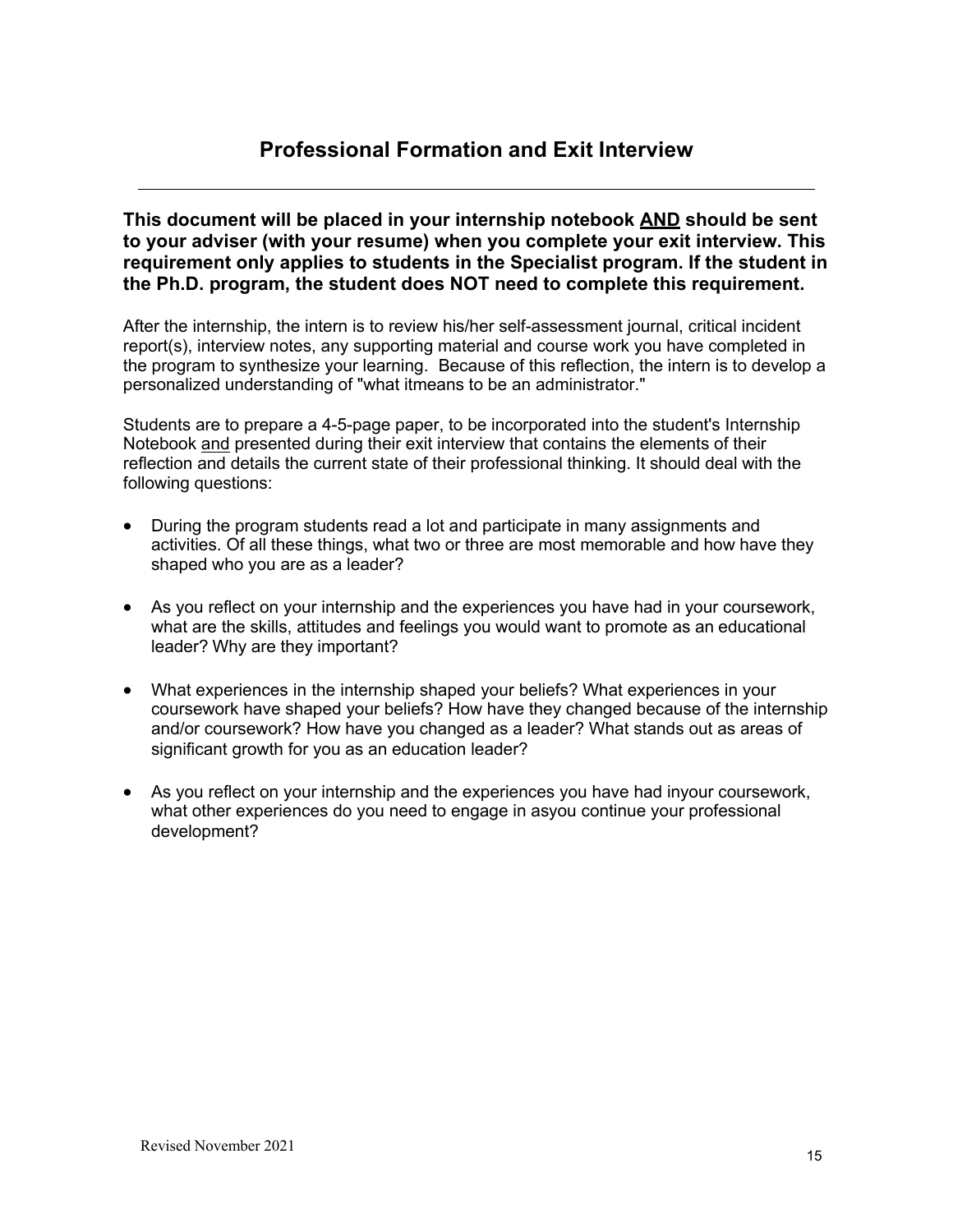# **Evaluation**

- 1. A total of 220-440 hours of contact time related to the internship and itsactivities are required for completion of the experience. The time requirement is determined by the number of credit hours elected by thestudent, i.e., 1 credit = 110 hours, 2 credits = 220 hours, 3 credits = 330hours, and 4 credits = 44 0 hours.
- 2. Students are required to submit to the university internship director one typewritten copy of the **internship notebook** which includes the following:
	- a. Student's Resume
	- b. Completed Self-Assessment Instrument (Appendix A)
	- c. Internship Plan (p. 10) [Post on LiveText]
	- d. Internship Log (Appendix B)
	- e. Reflective Journal (Appendix D)
	- f. Supporting Documentation and Artifacts
		- i. Diversity Activity
		- ii. Ethical Dilemma
		- iii. ELCC Standard 1
		- iv. ELCC Standard 2
		- v. ELCC Standard 3
		- vi. ELCC Standard 4
		- vii. ELCC Standard 6
	- g. Critical Incident Report(s) (Appendix C)
	- h. Professional Formation (p. 17)
	- i. Mentor Feedback Form (Appendix E)
- 3. Evaluation of the internship will be the responsibility of the university internship director. Such evaluation will be based upon: (See rubrics,Appendix G)
	- a. degree of completion of the goals outlined at the beginning of the internship;
	- b. degree of leadership skill, insight and development, as shown in the reflective journal, critical incident reports and Professional Formation;
	- c. degree of leadership skill exhibited, as noted in observations of sitementor and university internship director. The mentor feedback form will be used by the site mentor (See Appendix G). In addition, the site mentor will be encouraged to prepare a narrative recommendation on behalf of the intern.
- 4. Following the submission of your internship notebook, the intern will receive a credit or no-credit grade for the internship experience. Notebooks that are submitted in paper format maybe picked up in the Department of Leadership & Counseling during business hour following the completion of the semester when it was submitted.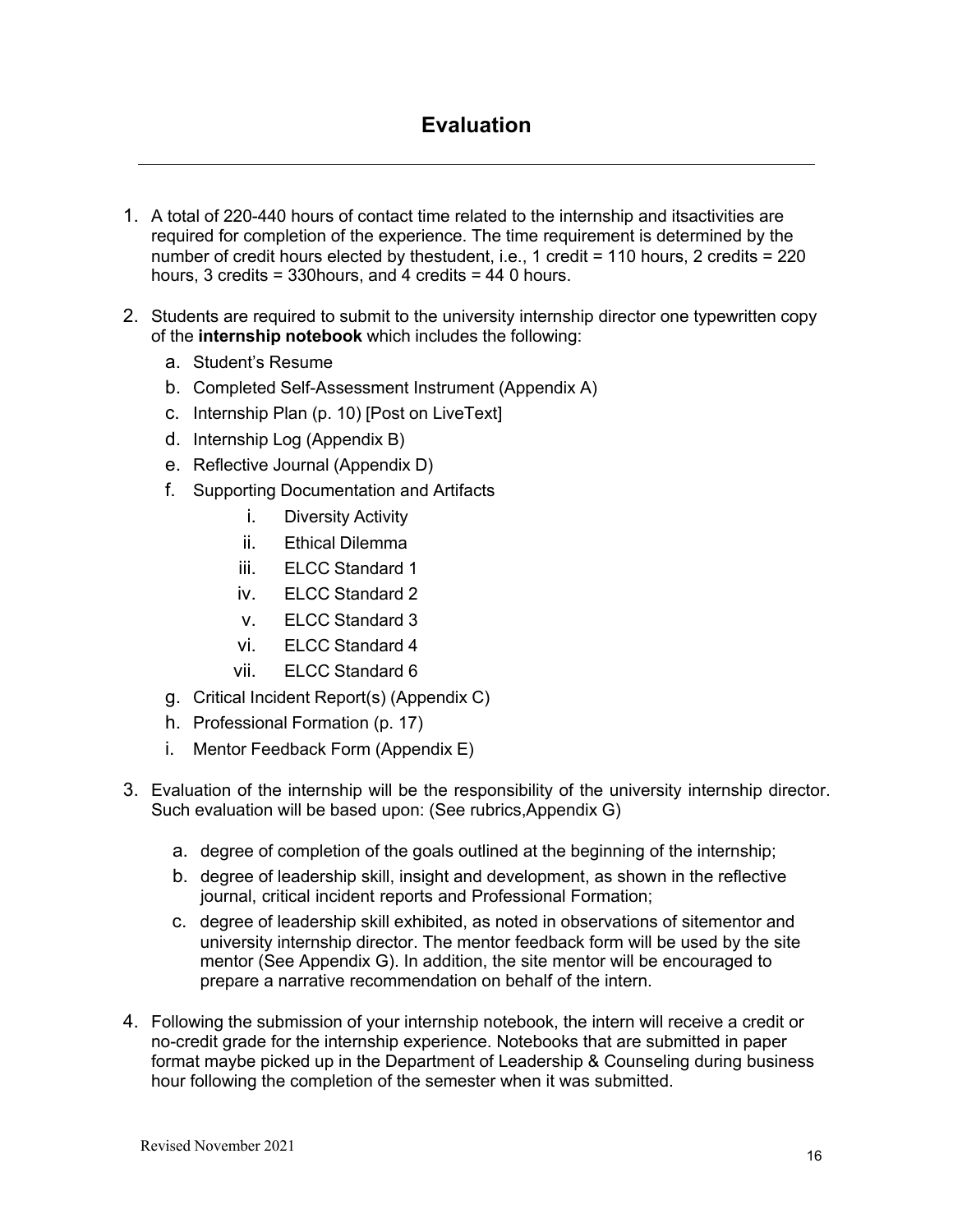#### **APPENDIX A**

#### **ELCC Standards Self-Assessment**

| Name                             |        | <b>Present Position</b>                                                                                       |
|----------------------------------|--------|---------------------------------------------------------------------------------------------------------------|
|                                  | School | District                                                                                                      |
|                                  |        | <b>Directions</b>                                                                                             |
|                                  |        | On the right side of the standard skill statement indicate your present skill level in effectively performing |
| tasks related to this statement. |        |                                                                                                               |
| Use the following scale:         |        |                                                                                                               |
| $5 =$ Highly skilled             |        |                                                                                                               |
| $4 = Skilled$                    |        |                                                                                                               |
| $3 =$ Somewhat skilled           |        |                                                                                                               |
| $2$ = Marginal skills            |        |                                                                                                               |
| $1 = No$ skills                  |        |                                                                                                               |
|                                  |        | Use the results of this survey to help shape your internship plan.                                            |

**Standard 1.0:** A district-level education leader applies knowledge that promotes the success of every student by collaboratively facilitating the development, articulation, implementation, and stewardship of a shared school vision of learning through the collection and use of data to identify school goals, assess organizational effectiveness, and implementschool plansto achieve school goals; promotion of continual and sustainable school improvement; and evaluation of school progress, revision of school plans supported by school-based stakeholders and local agencies. In so doing, the district level leader ensures effective and ample use of technology in establishing, implementing, evaluating, and improving a vision of learning.

| 1.0: District Vision                                                                                                                                            |  |  |  |
|-----------------------------------------------------------------------------------------------------------------------------------------------------------------|--|--|--|
| 1.1: You understand and can collaboratively develop, articulate, implement, and<br>steward a shared vision of learning.                                         |  |  |  |
| 1.2: You understand and can collect and use data to identify school goals, assess<br>organizational effectiveness, and implement plans to achieve school goals. |  |  |  |
| 1.3: You understand and can promote continual and sustainable school<br>improvement.                                                                            |  |  |  |
| 1.4: You understand and can evaluate school progress and revise school plans<br>supported by school stakeholders.                                               |  |  |  |
| 1.5: You understand and can promote the effective use of technology in<br>establishing, implementing, evaluating, and improving a shared vision of learning     |  |  |  |

**Standard 2.0:** A district-level education leader applies knowledge that promotes the success of every student by sustaining a school culture and instructional program conducive to student learning through collaboration, trust, and a personalized learning environment with high expectations for students; creating and evaluating a comprehensive, rigorous and coherent curricular and instructional school program; developing and supervising the instructional and leadership capacity of school staff; and promoting the most effective and appropriate technologiesto support teaching and learning within a school environment.

| 2.0: District Culture                                                          | $5 \mid 4$ |  | $3 \mid 2 \mid 1$ |  |
|--------------------------------------------------------------------------------|------------|--|-------------------|--|
| 2.1: You understand and can sustain a school culture and instructional program |            |  |                   |  |
| conducive to student learning through collaboration, trust, and a personalized |            |  |                   |  |
| learning environment with high expectations for students.                      |            |  |                   |  |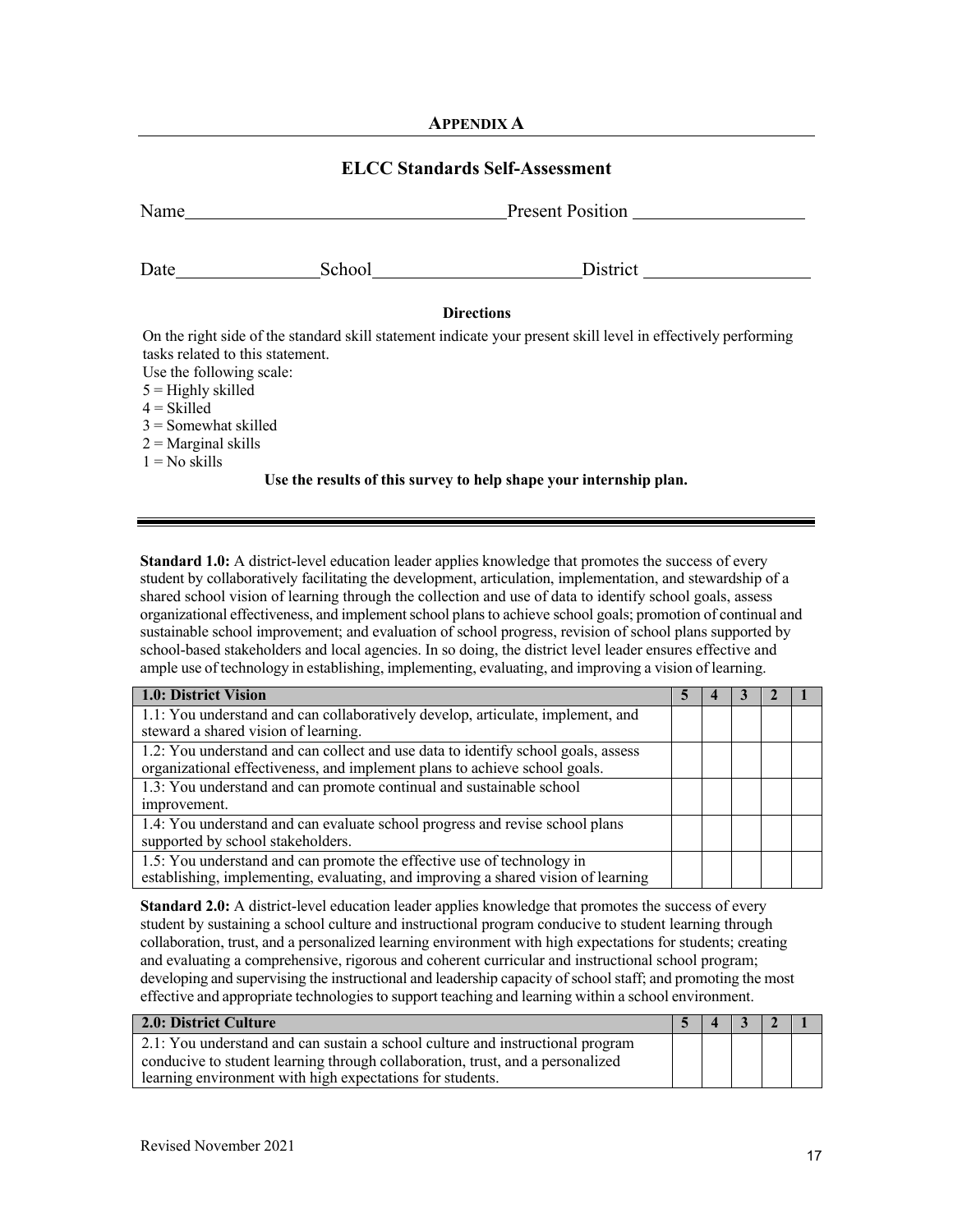| 2.2: You understand and can create and evaluate a comprehensive, rigorous, and     |  |  |  |
|------------------------------------------------------------------------------------|--|--|--|
| coherent curricular and instructional school program.                              |  |  |  |
| 2.3: You understand hiring practices of qualified and appropriate certification    |  |  |  |
| areas, foster, develop, and supervise the instructional and leadership capacity of |  |  |  |
| school staff.                                                                      |  |  |  |
| 2.4: You understand and can promote the most effective and appropriate             |  |  |  |
| technologies to support teaching and learning in a school environment.             |  |  |  |

**Standard 3.0:** A district-level education leader applies knowledge that promotes the success of every student by ensuring the management of the school organization, operation, and resources through monitoring and evaluation of teachers, school management and operational systems; efficiently using human, fiscal, and technological resources in a school environment; promoting and protecting the welfare and safety of school students and staff; developing school capacity for distributed leadership; and ensuring that teacher and organizational time is focused to support high-quality instruction and student learning.

| 3.0: Management of Organization, Operation, and Resources                       |  |  |  |
|---------------------------------------------------------------------------------|--|--|--|
| 3.1: You understand and can monitor and evaluate teacher instruction, school    |  |  |  |
| management and operational systems.                                             |  |  |  |
| 3.2: You understand and can efficiently use human, fiscal, and technological    |  |  |  |
| resources to manage school operations.                                          |  |  |  |
| 3.3: You understand and can promote school-based policies and procedures that   |  |  |  |
| protect the welfare and safety of students and staff within the school.         |  |  |  |
| 3.4: You understand and can develop school capacity for distributed leadership. |  |  |  |
| 3.5: You understand and can ensure teacher and organizational time focuses on   |  |  |  |
| supporting high-quality school instruction and student learning.                |  |  |  |

**Standard 4.0:** A district-level education leader applies knowledge that promotes the success of every student by collaborating with faculty and community members, responding to diverse community interests and needs, and mobilizing community resources on behalf of the school by collecting and analyzing information pertinent to improvement of the school's educational environment; promoting an understanding, appreciation, and use of the diverse cultural, social, and intellectual resources within the school community; building and sustaining positive school relationships with families and caregivers; and cultivating productive school relationships with community partners. In so doing, the district level leader ensures effective and ample use of technology in collaborating with faculty and community members, responding to diverse community interests and needs, and mobilizing community resources.

| 4.0: Collaboration with Faculty, Community Members, Family                         |  |  |  |
|------------------------------------------------------------------------------------|--|--|--|
| 4.1: You understand and can collaborate with faculty and community members by      |  |  |  |
| collecting and analyzing information pertinent to the improvement of the school's  |  |  |  |
| educational environment.                                                           |  |  |  |
| 4.2: You understand and can mobilize community resources by promoting an           |  |  |  |
| understanding, appreciation, and use of diverse cultural, social, and intellectual |  |  |  |
| resources within the school community.                                             |  |  |  |
| 4.3: You understand and can respond to community interests and needs by building   |  |  |  |
| and sustaining positive school relationships with families and caregivers.         |  |  |  |
| 4.4: You understand and can respond to community interests and needs by building   |  |  |  |
| and sustaining productive school relationships with community partners.            |  |  |  |
| 4.5: You understand and can promote the effective use of technology in             |  |  |  |
| collaborating with faculty and community members, responding to diverse            |  |  |  |
| community interests and needs, and mobilizing community resources.                 |  |  |  |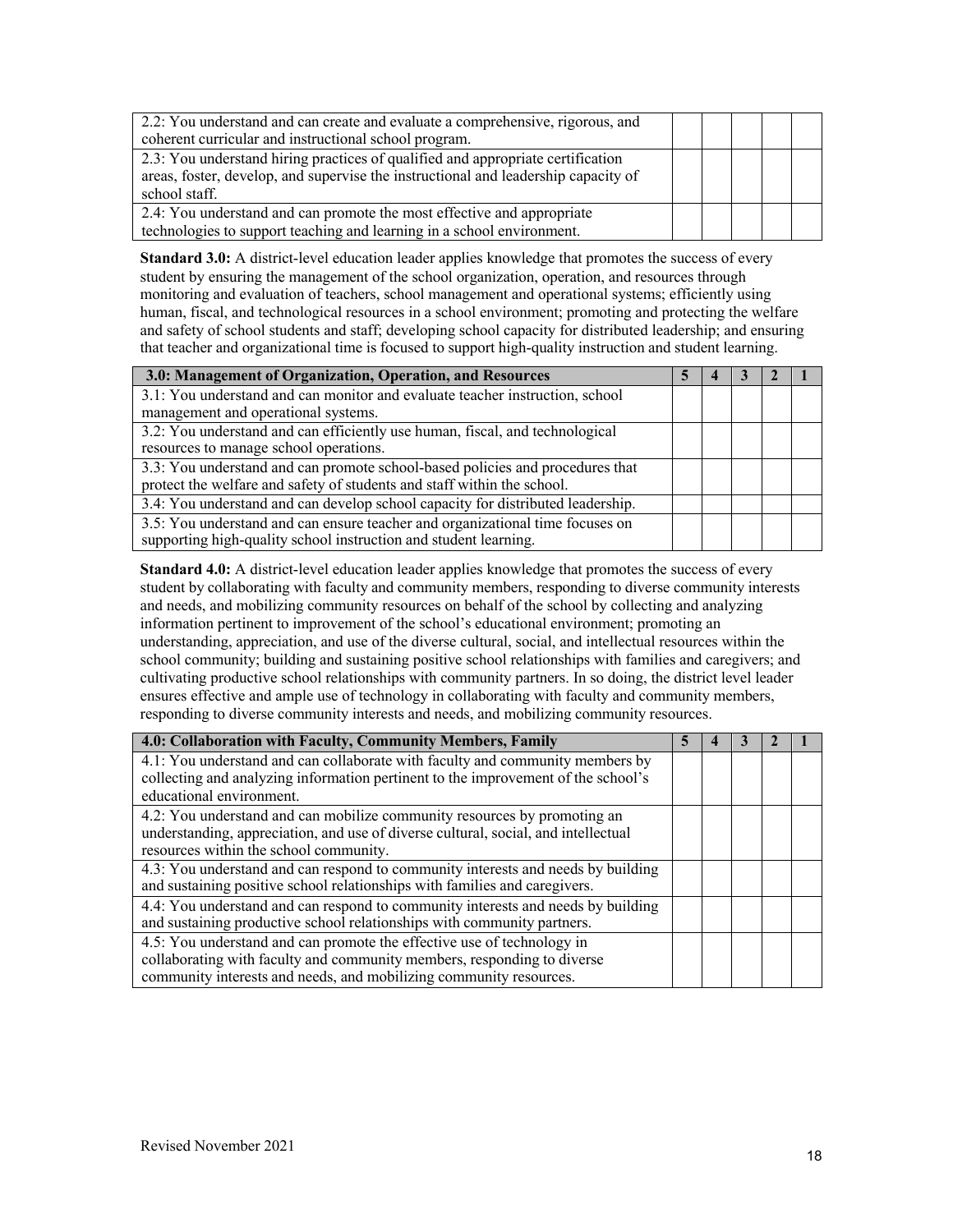**Standard 5.0:** A district-level education leader applies knowledge that promotes the success of every student by acting with integrity, fairness, and in an ethical manner to ensure a schoolsystem of accountabilityfor every student's academic and social success by modeling school principles of self-awareness, reflective practice, transparency, and ethical behavior as related to their roles within the school; safeguarding the valuesof democracy, equity, and diversity within the school; evaluating the potential moral and legal consequencesof decision making in the school; and promoting social justice within the school to ensure that individual student needs inform all aspects of schooling.

| 5.0: Ethics, Integrity, Fairness, Practice                                                                                                       |  |  |  |
|--------------------------------------------------------------------------------------------------------------------------------------------------|--|--|--|
| 5.1: You understand and can act with integrity and fairness to ensure a school                                                                   |  |  |  |
| system of accountability for every student's academic and social success.                                                                        |  |  |  |
| 5.2: You understand and can model principles of self-awareness, reflective practice,                                                             |  |  |  |
| transparency, and ethical behavior as related to their roles within the school.                                                                  |  |  |  |
| 5.3: You understand and can safeguard the values of democracy, equity, and                                                                       |  |  |  |
| diversity within the school.                                                                                                                     |  |  |  |
| 5.4: You understand and can evaluate the potential moral and legal consequences of<br>decision- making in the school.                            |  |  |  |
| 5.5: You understand and can promote social justice within the school to ensure that<br>individual student needs inform all aspects of schooling. |  |  |  |

**Standard 6.0:** A district-level education leader applies knowledge that promotes the success of every student by understanding, responding to, advocating for student learning, and influencing the larger political,social, economic, legal, and cultural context through advocating for school students, families, and caregivers;acting to influence local, district, state, and national decisions affecting student learning in a school environment; and anticipating and assessing emerging trends and initiatives in order to adapt school-based leadership strategies.

| 6.0: Success of Every Student by Understanding, Responding to,                                                                                     | 4 | $\blacksquare$ 3 |  |
|----------------------------------------------------------------------------------------------------------------------------------------------------|---|------------------|--|
| <b>Advocating for Student Learning</b>                                                                                                             |   |                  |  |
| $\overline{6.1}$ : You understand and can advocate for students, families, and caregivers.                                                         |   |                  |  |
| 6.2: You understand and can act to influence local, district, state, and national<br>decisions affecting student learning in a school environment. |   |                  |  |
| 6.3: You understand and can anticipate and assess emerging trends and initiatives<br>in order to adapt school-based leadership strategies.         |   |                  |  |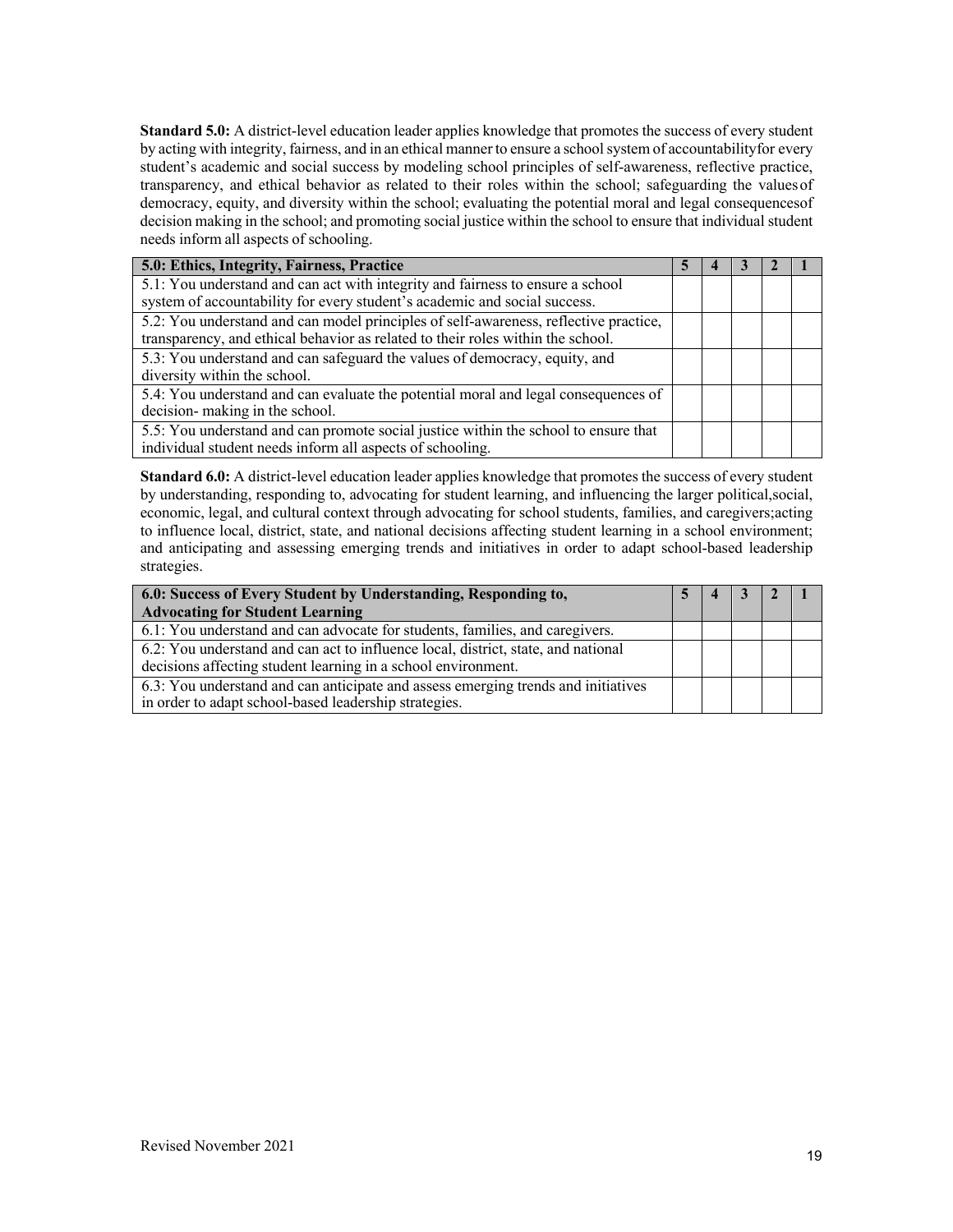#### **APPENDIX B**

#### Eastern Michigan University Department of Leadership & Counseling

#### *This is an Example, you will need to develop your own plan*

#### **Internship Plan Part I**

Intern's Name: Student Number: E

Site Mentor: Location:

**Diversity Activity** *(while you can develop your own activity this is required)*

*I will observe and assist the Math, Science, Assessment, and Data Coordinator in developing a program to coordinate services and professional development between her department and the Special Education Resource Teachers.*

*I will observe and assist the English as a Second Language Coordinator in planning and coordinating services for the district's English Language Learners and their parents.*

*I will track School of Choice students who exit the district for their sixth and/or ninth grades. The research will include which specific program they exited from, where they transferred to, and reasons for their exiting. The purpose is to attempt to ascertain why the district is losing so many School of Choice students at those points, and if there are any courses of action that could be taken to reverse the trend.*

#### **Ethical Dilemma** *(required)*

*I will conduct an audit of all long term suspension and expulsion recommendations from September 2017 to June 2022 to determine if there has been any profiling based on socio-economic status, race, etc. I will conduct a comprehensive review of administrative guidelines for policies related to discipline. In addition, I will review the relevant literature and school law literature to evaluate ethical issues related to discipline.*

#### **Part II ELCC Activities**

#### **Reactive:** Shadowing and Observations

I will shadow the Assistant Superintendent for Human Resources, the Chief Financial Officer, and the Director for Public and Community Relations for at least three hours each. I will document the range of activities dealt with by them and will reflect on my observed behaviors and my theoretical understanding of the role of the leader in my reflective journal.

I will observe four different kinds of meetings chaired by district level leaders in diverse settings. I will reflect on my observations of these meetings in my reflective journal noting the various leadership strategies used by the leader.

I will observe the district-wide administrator meeting. I will reflect on my observations of these meetings in my reflective journal noting the various leadership strategies used by the leader.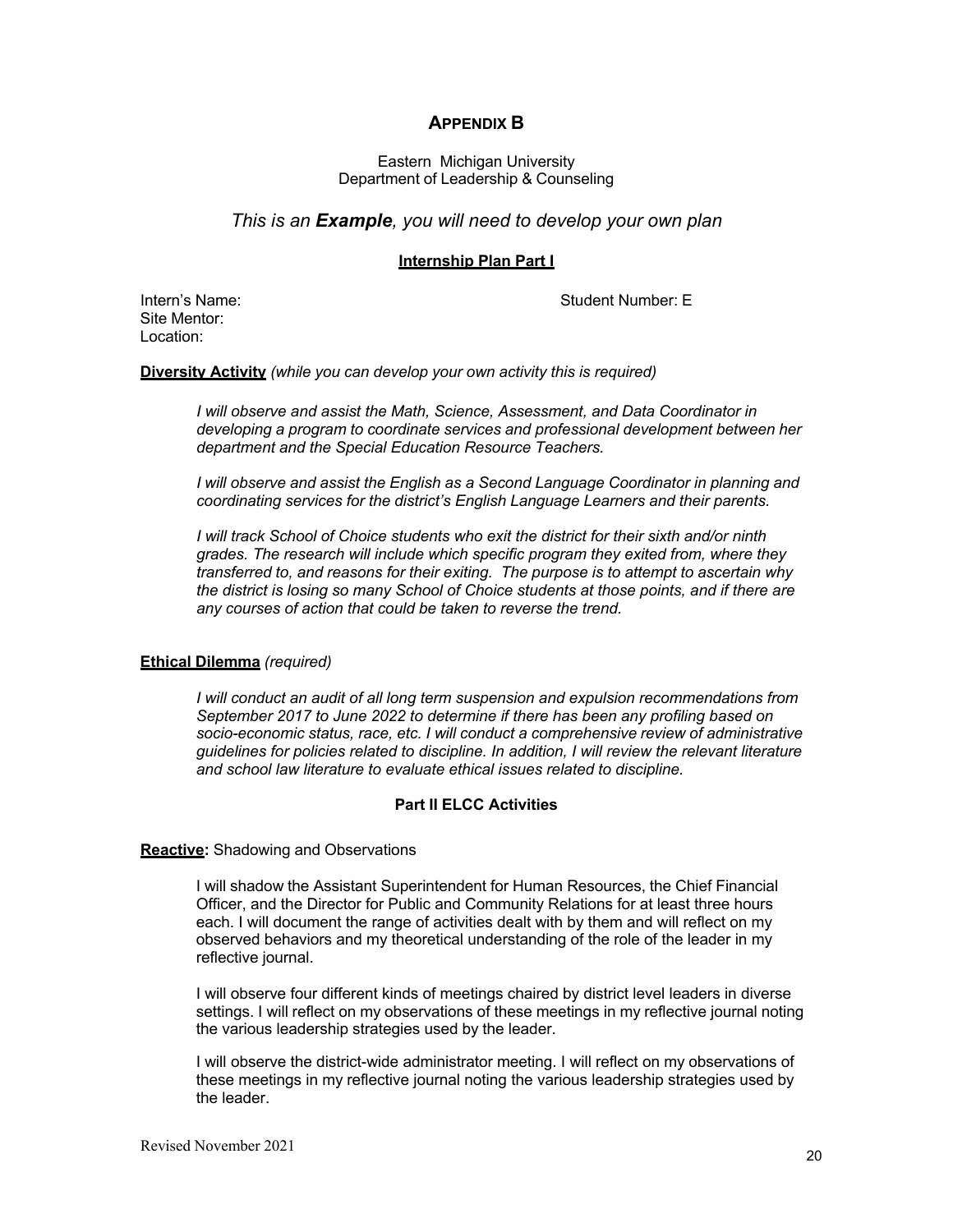I will shadow my mentor. I will document the range of activities dealt with by my mentor and will reflect on my observed behaviors and my theoretical understanding of the role of the leader in my reflective journal.

#### **ELCC Standards 1.0 Vision**

Active: I will address this standard by participating in the strategic planning process. I will assist in maintaining and when appropriate, revising the goals of the district. Measures of success have been developed for the goals of the district. I will aide in implementing strategies to meet these goals.

Active: I will lead a committee to review the progress of the goals and recommend future work of the district in the goal areas of Curriculum and Student Experience based on the strategic plan.

#### **ELCC Standard 2.0: Instructional Climate**

Active: I will conduct a comprehensive review of the hybrid classes that are offered at the high school level throughout the district. Where possible, I will gather and analyze comparative data. I will survey students, teachers, parents, and administrators to determine their perception of the impact of hybrid courses on student learning.

Active: I will participate in the science curriculum alignment and material adoption as when the new state science standards are released.

#### **ELCC Standard 3.0: School Management of Organization, Operation, and Resources**

Active: I will participate on the negotiations team for teachers and administrators.

Active: I will participate in the redesigning of the high school scheduling process in order to improve efficiency and resource allocation.

Active: I will lead and participate in the implementation of the recommendations of the building utilization process.

#### **ELCC Standard 4.0: School and Community Collaboration**

Active: Through the Student Advisory group, I will organize and implement a Student Swap activity this spring between our four high schools where students will visit other high schools in the district. The day will include a tour of the building, classroom visits, an interview with the principal, and interaction with students at lunch. Students will report their finding back to the Student Advisory Committee. I will share the findings with the high school principals, district level administrators, and the Board of Education.

Interactive: I will attend Parent Advisory, Teacher Advisory, and Support Staff Advisory meetings to gain a better understanding of community needs and interest. I will use this information to assist teachers in recognizing the diverse needs of our community members as a result of their group membership.

Interactive: I will participate in the building utilization process.

#### **ELCC Standard 6.0: Broader political, social, economic, legal, and cultural context**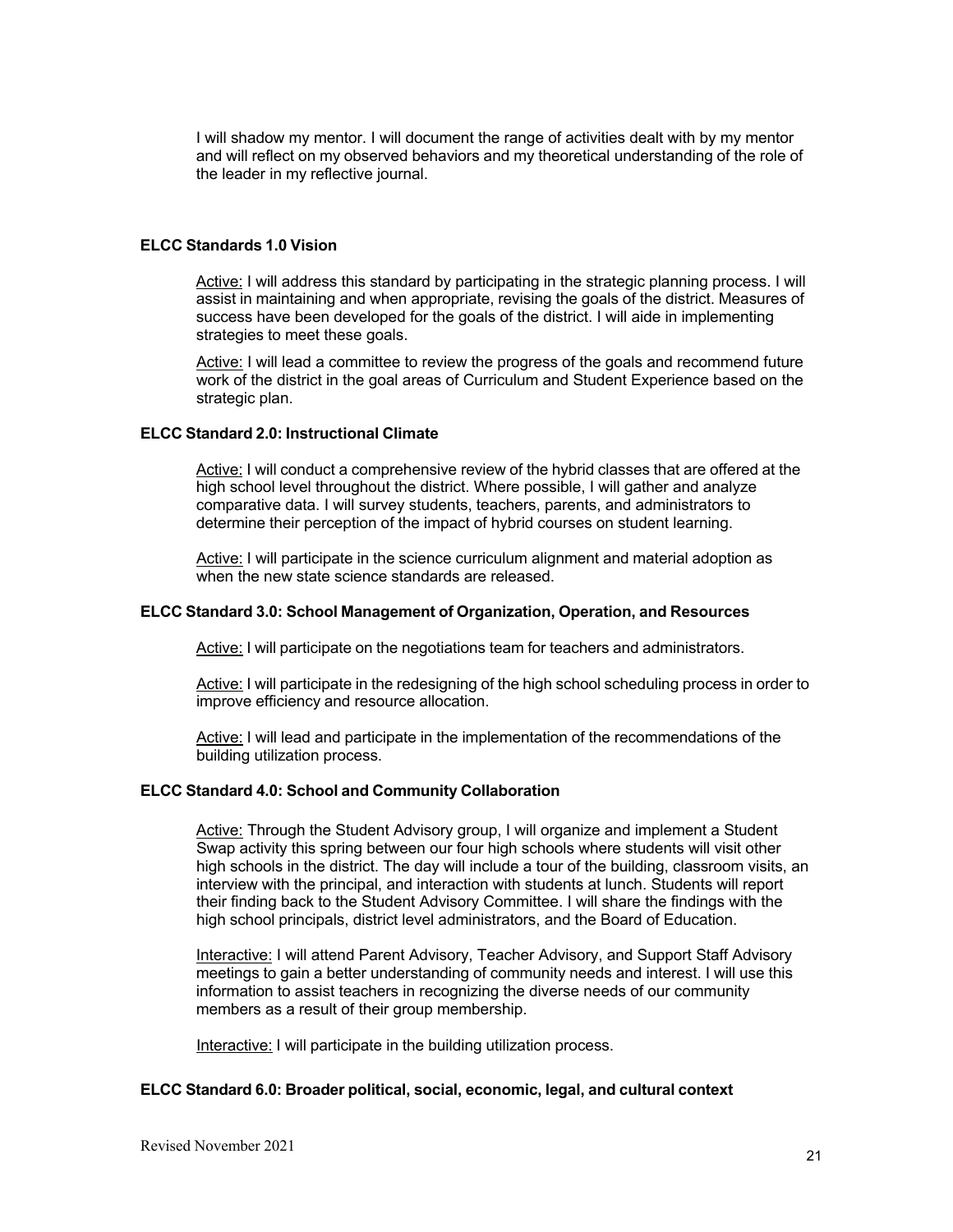Active: I will attend and participate in school board meetings and committee meetings to gain a better understanding of the political climate of the district as a whole.

Active: I will regularly meet with XXXXXX County Intermediate School level leadership to stay apprised of state and national political, social, economic, and legal issues that will directly affect the XXXXXX Public Schools.

Remember, these are just examples of the types of activities you can develop for Part II of your internship plan. In at least one of the ELCC activities, you must be in a leadership role (Active). Typically, students will have 2-3 activities for each standard. It is OK to have some overlap between activities for each standard. Also, you may use your diversity activity as an activity for any of the ELCC Standards.

When you organize your internship handbook you should have a divider for each of the parts of your internship plan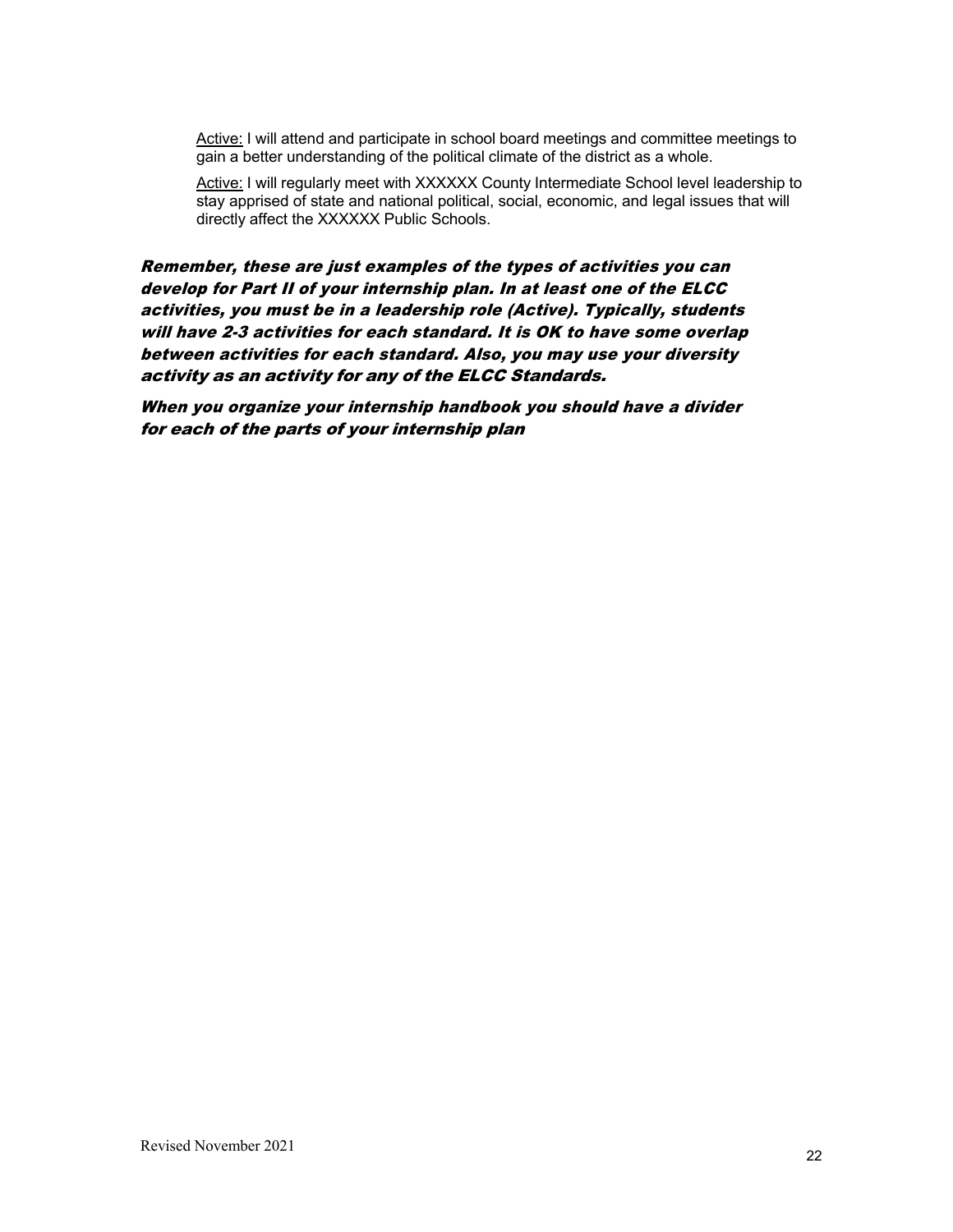#### **APPENDIX C**

Eastern Michigan University Department of Leadership & Counseling

# INTERNSHIP LOG

| <b>Date</b> | Location | <b>Activity</b> | <b>Standard</b> | <b>Support Documents</b> | <b>Total Hours</b> |
|-------------|----------|-----------------|-----------------|--------------------------|--------------------|
|             |          |                 |                 |                          |                    |
|             |          |                 |                 |                          |                    |
|             |          |                 |                 |                          |                    |
|             |          |                 |                 |                          |                    |
|             |          |                 |                 |                          |                    |
|             |          |                 |                 |                          |                    |
|             |          |                 |                 |                          |                    |
|             |          |                 |                 |                          |                    |
|             |          |                 |                 |                          |                    |
|             |          |                 |                 |                          |                    |
|             |          |                 |                 |                          |                    |
|             |          |                 |                 |                          |                    |
|             |          |                 |                 |                          |                    |
|             |          |                 |                 |                          |                    |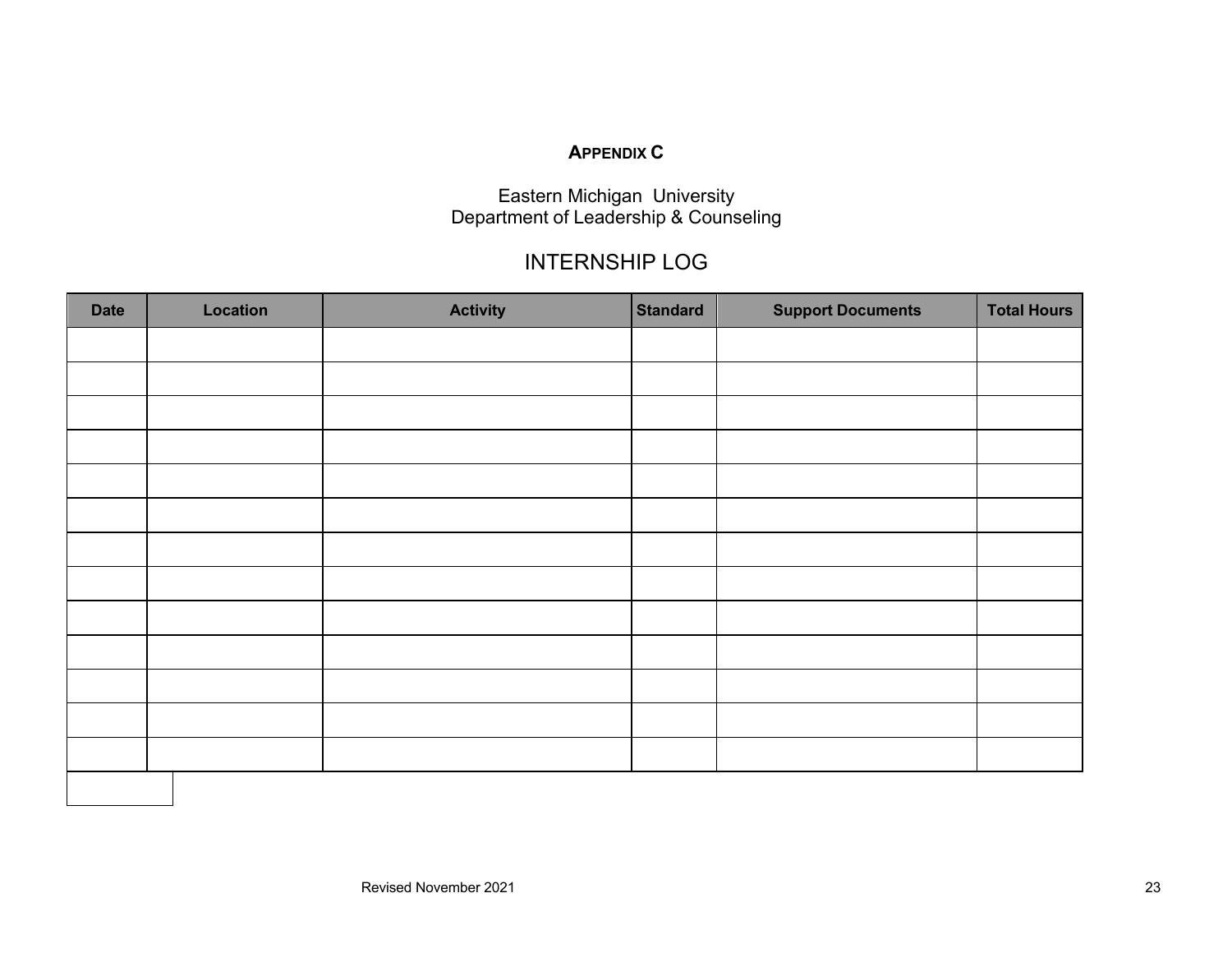#### **APPENDIX D**

### CRITICAL INCIDENT REPORT

Often in our lives some event occurs that makes a significant difference in the way we function: our perception of individuals, our sense of purpose, our view ofa job responsibility.

Please think about such a critical event (a transaction, a turning point, a life altering event) that you experienced during your internship and which altered theway in you see the leadership role.

Describe the critical incident in some detail providing information about what happened, the issues with which you struggled, and the resolution of the incident.

You may wish to consider the following questions:

How did you feel about the issue at the time?

What were the issues with which you struggled?

What did you do as a result of the incident?

How did the issue impact the formation and development of your personalview of what "it means to be a school leader"?

What issues did this incident raise about the role of the educational leader?

As you look back upon the incident how do you assess its significance as it relates to you as an educational leader? How will it shape your work as a school leader?

#### **\*You should have 1 critical incident report for each 110 hours of field work\***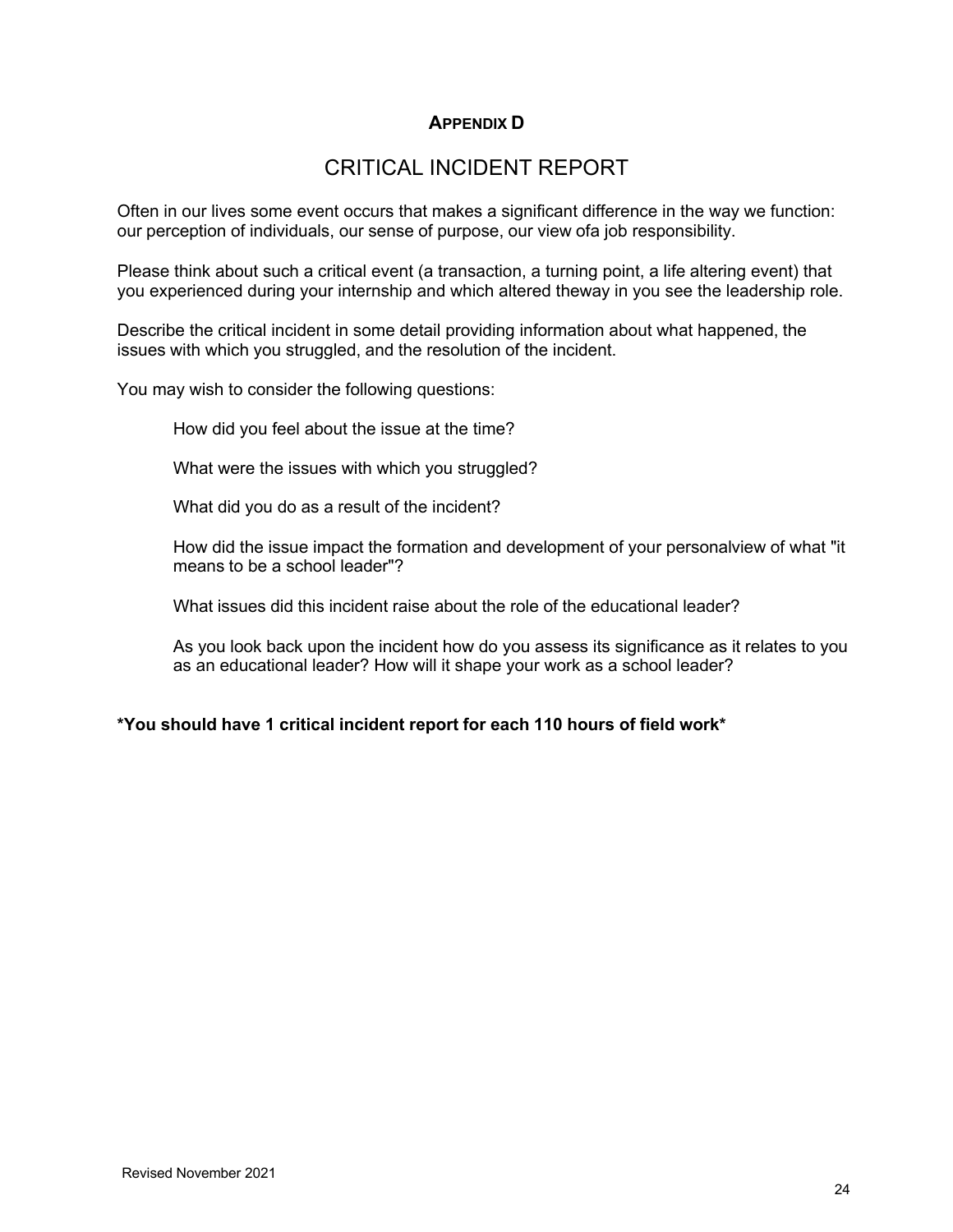#### **APPENDIX E**

# FORMAT FOR REFLECTIVE JOURNAL

Date: Goal: Goal: Goal: Goal: Goal: Goal: Goal: Goal: Goal: Goal: Goal: Goal: Goal: Goal: Goal: Goal: Goal: Goal: Goal: Goal: Goal: Goal: Goal: Goal: Goal: Goal: Goal: Goal: Goal: Goal: Goal: Goal: Goal: Goal: Goal: Goal:

Brief Description of Activity:

Reflection on the Leadership Behaviors Observed During the Activity:

Suggestions for Refining or Strengthening Leadership Actions:

Revised November 2021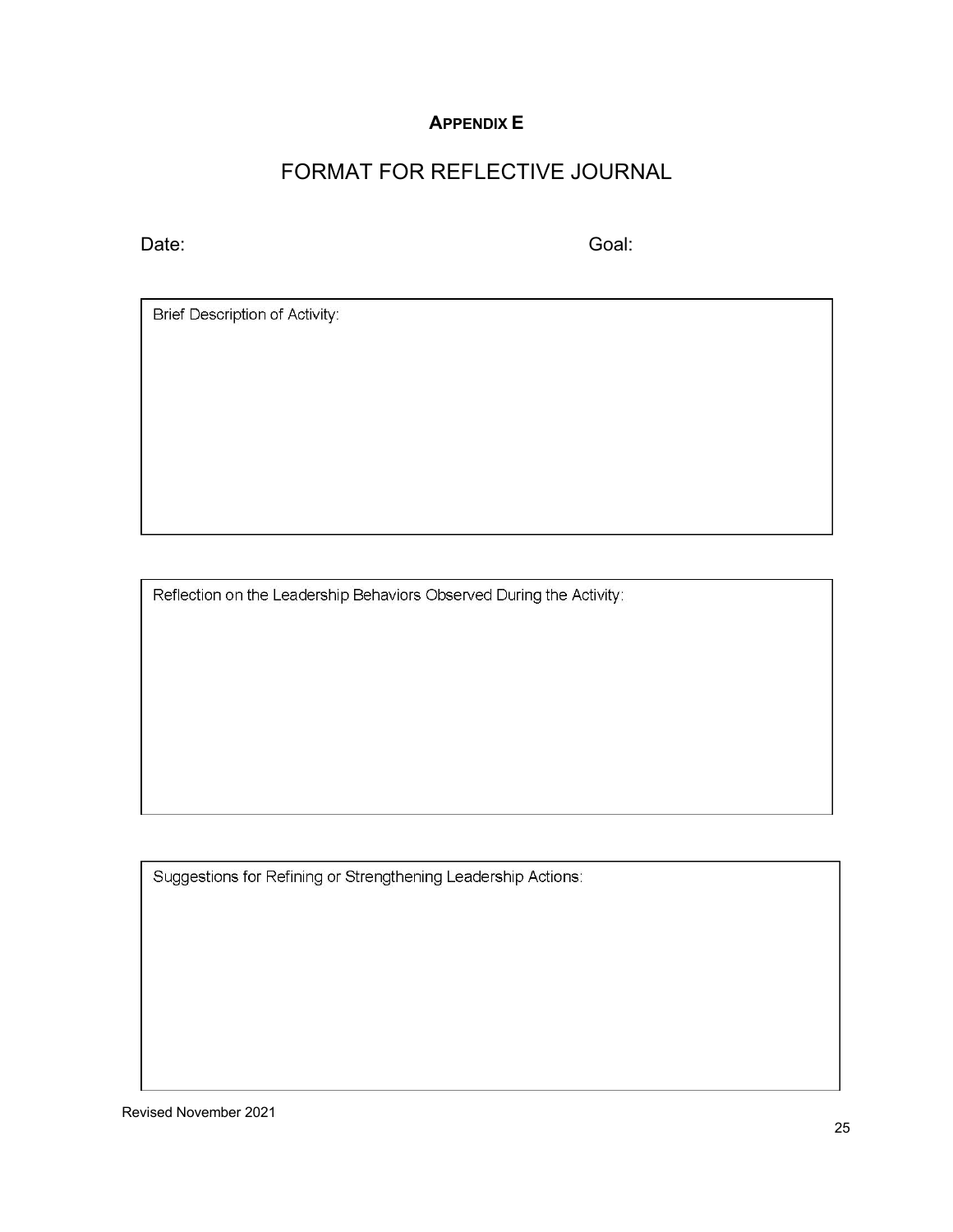#### **APPENDIX F**

| <b>ELCC Standards Self-Assessment</b>                        |                     |                                                                                                               |  |  |
|--------------------------------------------------------------|---------------------|---------------------------------------------------------------------------------------------------------------|--|--|
| Name                                                         |                     | Present Position                                                                                              |  |  |
| Date $\frac{ }{ }$                                           | School <u>_____</u> |                                                                                                               |  |  |
|                                                              |                     | <b>Directions</b>                                                                                             |  |  |
|                                                              |                     | On the right side of the standard skill statement indicate your present skill level in effectively performing |  |  |
| tasks related to this statement.<br>Use the following scale: |                     |                                                                                                               |  |  |
| $5 =$ Highly skilled                                         |                     |                                                                                                               |  |  |
| $4 = Skilled$                                                |                     |                                                                                                               |  |  |
| $3$ = Somewhat skilled                                       |                     |                                                                                                               |  |  |
| $2$ = Marginal skills                                        |                     |                                                                                                               |  |  |
| $1 = No$ skills                                              |                     |                                                                                                               |  |  |
|                                                              |                     | Use the results of this survey to help shape your internship plan.                                            |  |  |

**Standard 1.0:** A district-level education leader applies knowledge that promotes the success of every student by collaboratively facilitating the development, articulation, implementation, and stewardship of a shared school vision of learning through the collection and use of data to identify school goals, assess organizational effectiveness, and implementschool plansto achieve school goals; promotion of continual and sustainable school improvement; and evaluation of school progress, revision of school plans supported by school-based stakeholders and local agencies. In so doing, the district level leader ensures effective and ample use of technology in establishing, implementing, evaluating, and improving a vision of learning.

| 1.0: District Vision                                                                                                                                            |  |  |  |
|-----------------------------------------------------------------------------------------------------------------------------------------------------------------|--|--|--|
| 1.1: You understand and can collaboratively develop, articulate, implement, and<br>steward a shared vision of learning.                                         |  |  |  |
| 1.2: You understand and can collect and use data to identify school goals, assess<br>organizational effectiveness, and implement plans to achieve school goals. |  |  |  |
| 1.3: You understand and can promote continual and sustainable school<br>improvement.                                                                            |  |  |  |
| 1.4: You understand and can evaluate school progress and revise school plans<br>supported by school stakeholders.                                               |  |  |  |
| 1.5: You understand and can promote the effective use of technology in<br>establishing, implementing, evaluating, and improving a shared vision of learning     |  |  |  |

**Standard 2.0:** A district-level education leader applies knowledge that promotes the success of every student by sustaining a school culture and instructional program conducive to student learning through collaboration, trust, and a personalized learning environment with high expectations for students; creating and evaluating a comprehensive, rigorous and coherent curricular and instructional school program; developing and supervising the instructional and leadership capacity of school staff; and promoting the most effective and appropriate technologiesto support teaching and learning within a school environment.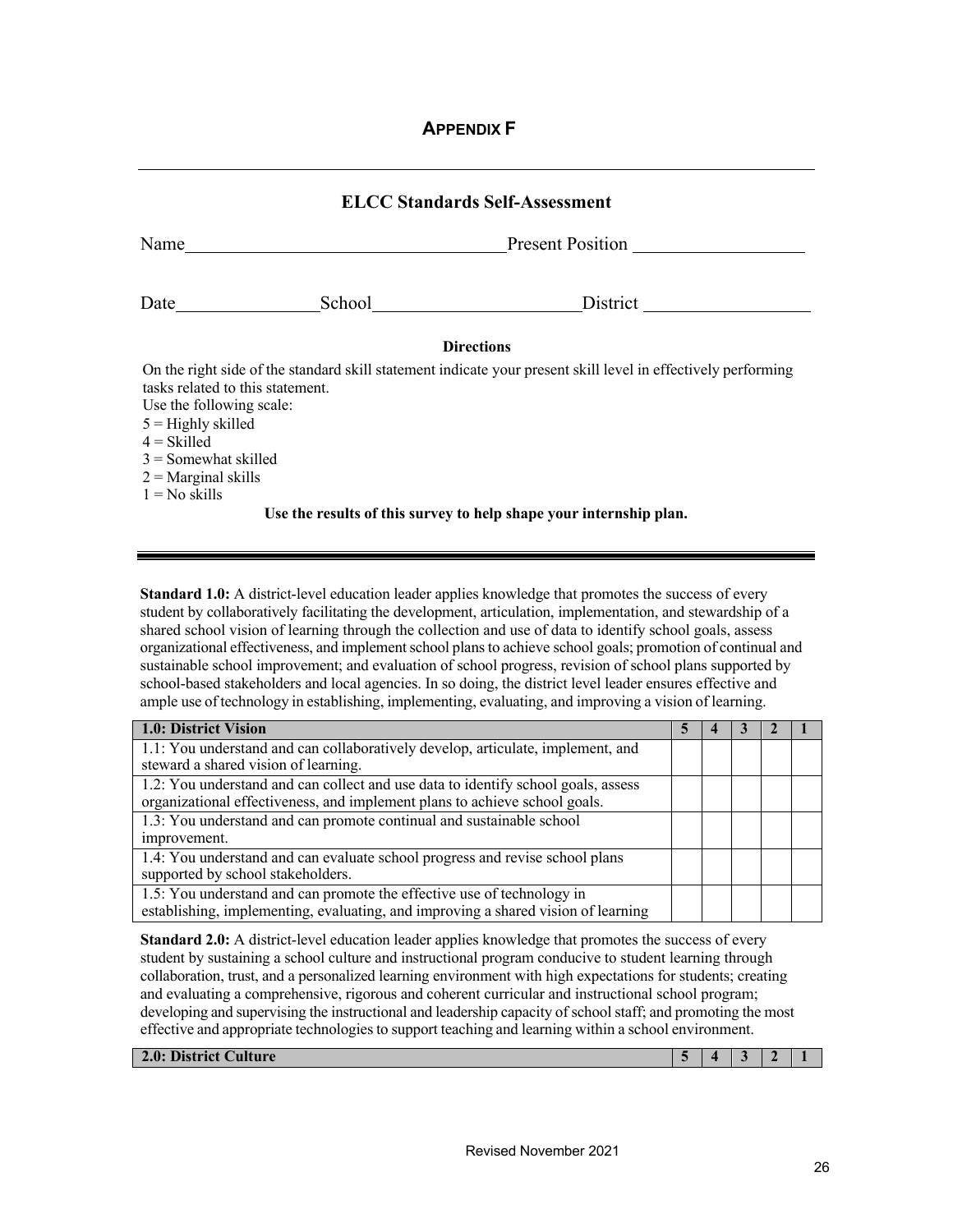| 2.1: You understand and can sustain a school culture and instructional program<br>conducive to student learning through collaboration, trust, and a personalized<br>learning environment with high expectations for students. |  |  |  |
|-------------------------------------------------------------------------------------------------------------------------------------------------------------------------------------------------------------------------------|--|--|--|
| 2.2: You understand and can create and evaluate a comprehensive, rigorous, and<br>coherent curricular and instructional school program.                                                                                       |  |  |  |
| 2.3: You understand hiring practices of qualified and appropriate certification<br>areas, foster, develop, and supervise the instructional and leadership capacity of<br>school staff.                                        |  |  |  |
| 2.4: You understand and can promote the most effective and appropriate<br>technologies to support teaching and learning in a school environment.                                                                              |  |  |  |

**Standard 3.0:** A district-level education leader applies knowledge that promotes the success of every student by ensuring the management of the school organization, operation, and resources through monitoring and evaluation of teachers, school management and operational systems; efficiently using human, fiscal, and technological resources in a school environment; promoting and protecting the welfare and safety of school students and staff; developing school capacity for distributed leadership; and ensuring that teacher and organizational time is focused to support high-quality instruction and student learning.

| 3.0: Management of Organization, Operation, and Resources                       |  |  |  |
|---------------------------------------------------------------------------------|--|--|--|
| 3.1: You understand and can monitor and evaluate teacher instruction, school    |  |  |  |
| management and operational systems.                                             |  |  |  |
| 3.2: You understand and can efficiently use human, fiscal, and technological    |  |  |  |
| resources to manage school operations.                                          |  |  |  |
| 3.3: You understand and can promote school-based policies and procedures that   |  |  |  |
| protect the welfare and safety of students and staff within the school.         |  |  |  |
| 3.4: You understand and can develop school capacity for distributed leadership. |  |  |  |
| 3.5: You understand and can ensure teacher and organizational time focuses on   |  |  |  |
| supporting high-quality school instruction and student learning.                |  |  |  |

**Standard 4.0:** A district-level education leader applies knowledge that promotes the success of every student by collaborating with faculty and community members, responding to diverse community interests and needs, and mobilizing community resources on behalf of the school by collecting and analyzing information pertinent to improvement of the school's educational environment; promoting an understanding, appreciation, and use of the diverse cultural, social, and intellectual resources within the school community; building and sustaining positive school relationships with families and caregivers; and cultivating productive school relationships with community partners. In so doing, the district level leader ensures effective and ample use of technology in collaborating with faculty and community members, responding to diverse community interests and needs, and mobilizing community resources.

| 4.0: Collaboration with Faculty, Community Members, Family                         | ╮ |  |  |
|------------------------------------------------------------------------------------|---|--|--|
| 4.1: You understand and can collaborate with faculty and community members by      |   |  |  |
| collecting and analyzing information pertinent to the improvement of the school's  |   |  |  |
| educational environment.                                                           |   |  |  |
| 4.2: You understand and can mobilize community resources by promoting an           |   |  |  |
| understanding, appreciation, and use of diverse cultural, social, and intellectual |   |  |  |
| resources within the school community.                                             |   |  |  |
| 4.3: You understand and can respond to community interests and needs by building   |   |  |  |
| and sustaining positive school relationships with families and caregivers.         |   |  |  |
| 4.4: You understand and can respond to community interests and needs by building   |   |  |  |
| and sustaining productive school relationships with community partners.            |   |  |  |
| 4.5: You understand and can promote the effective use of technology in             |   |  |  |
| collaborating with faculty and community members, responding to diverse            |   |  |  |
| community interests and needs, and mobilizing community resources.                 |   |  |  |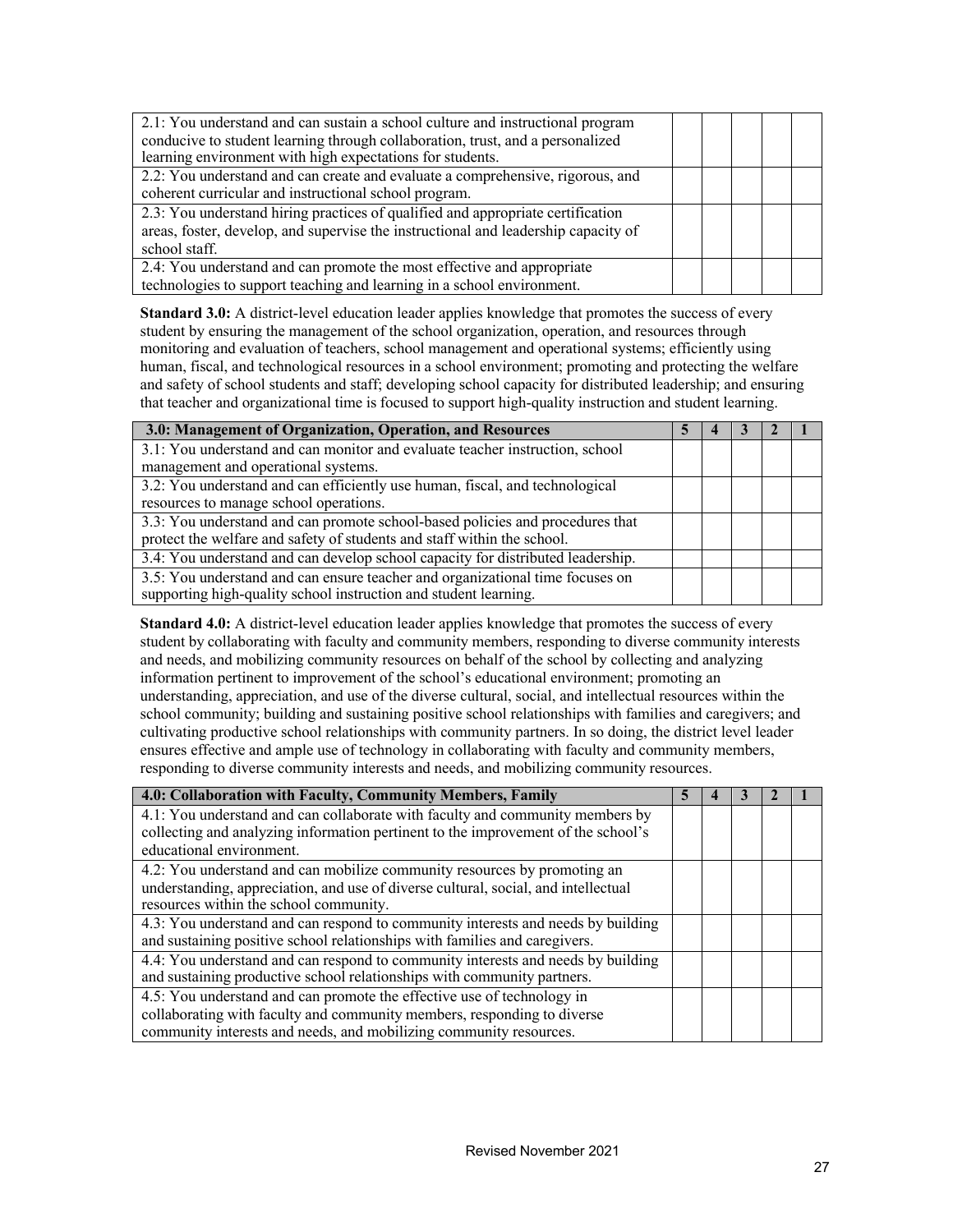**Standard 5.0:** A district-level education leader applies knowledge that promotes the success of every student by acting with integrity, fairness, and in an ethical manner to ensure a school system of accountabilityfor every student's academic and social success by modeling school principles of self-awareness, reflective practice, transparency, and ethical behavior as related to their roles within the school; safeguarding the values of democracy, equity, and diversity within the school; evaluating the potential moral and legal consequencesof decision making in the school; and promoting social justice within the school to ensure that individual student needs inform all aspects of schooling.

| 5.0: Ethics, Integrity, Fairness, Practice                                                                                                                              |  |  |  |  |
|-------------------------------------------------------------------------------------------------------------------------------------------------------------------------|--|--|--|--|
| 5.1: You understand and can act with integrity and fairness to ensure a school<br>system of accountability for every student's academic and social success.             |  |  |  |  |
| 5.2: You understand and can model principles of self-awareness, reflective practice,<br>transparency, and ethical behavior as related to their roles within the school. |  |  |  |  |
| 5.3: You understand and can safeguard the values of democracy, equity, and<br>diversity within the school.                                                              |  |  |  |  |
| 5.4: You understand and can evaluate the potential moral and legal consequences of<br>decision- making in the school.                                                   |  |  |  |  |
| 5.5: You understand and can promote social justice within the school to ensure that<br>individual student needs inform all aspects of schooling.                        |  |  |  |  |

**Standard 6.0:** A district-level education leader applies knowledge that promotes the success of every student by understanding, responding to, advocating for student learning, and influencing the larger political, social, economic, legal, and cultural context through advocating for school students, families, and caregivers;acting to influence local, district, state, and national decisions affecting student learning in a school environment; and anticipating and assessing emerging trends and initiatives in order to adapt school-based leadership strategies.

| 6.0: Success of Every Student by Understanding, Responding to,                             |  | 4 |  |  |
|--------------------------------------------------------------------------------------------|--|---|--|--|
| <b>Advocating for Student Learning</b>                                                     |  |   |  |  |
| $\overline{6.1}$ : You understand and can advocate for students, families, and caregivers. |  |   |  |  |
| 6.2: You understand and can act to influence local, district, state, and national          |  |   |  |  |
| decisions affecting student learning in a school environment.                              |  |   |  |  |
| 6.3: You understand and can anticipate and assess emerging trends and initiatives          |  |   |  |  |
| in order to adapt school-based leadership strategies.                                      |  |   |  |  |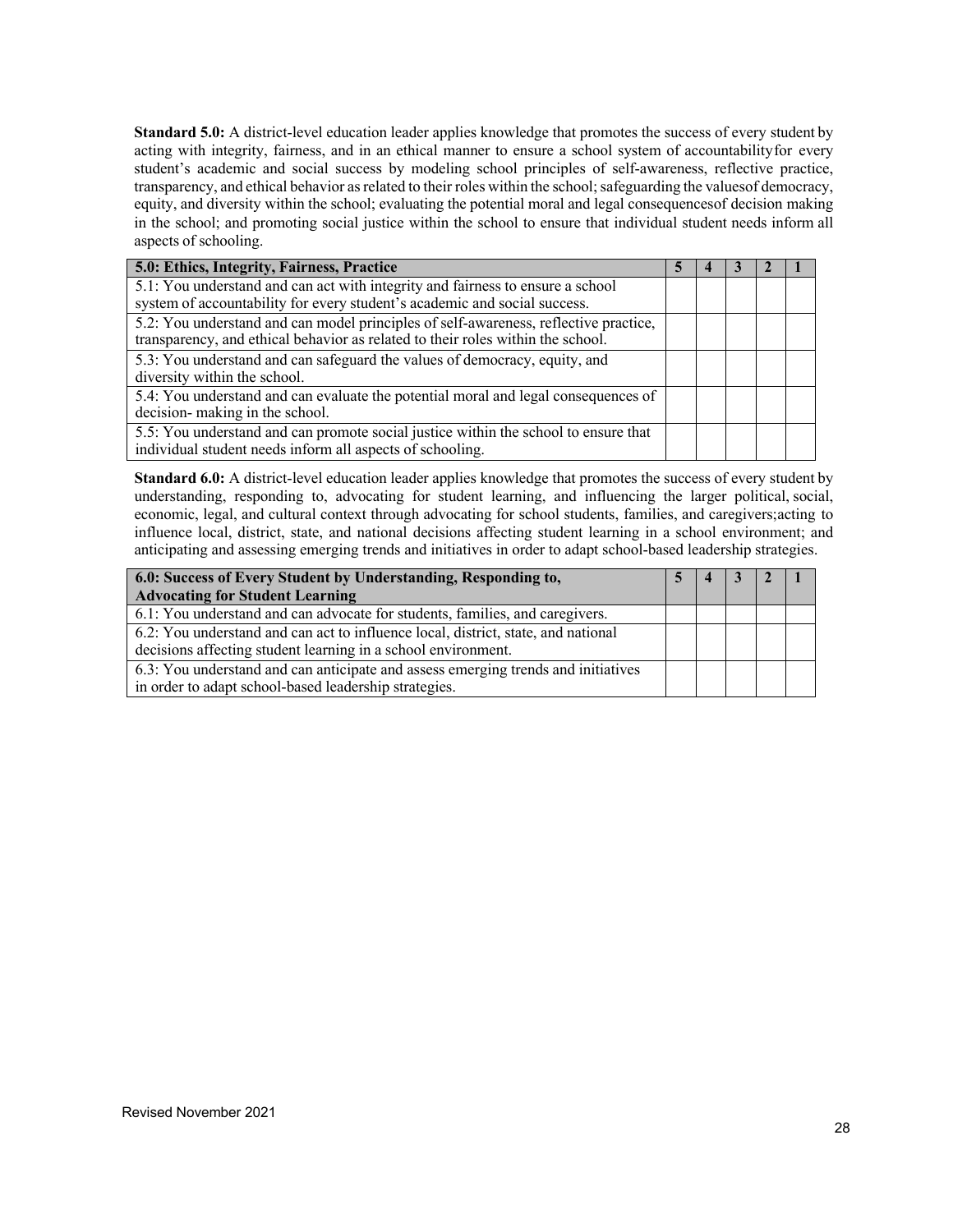|             | 5.0: School Ethics, Integrity, Fairness, Practice                |                                                    |                                                            |                |
|-------------|------------------------------------------------------------------|----------------------------------------------------|------------------------------------------------------------|----------------|
| <b>ELCC</b> | ES                                                               | <b>MS</b>                                          | <b>DNMS</b>                                                | D <sub>O</sub> |
| 5.1         | Understands and can act with<br>integrity and fairness to ensure | Understands and can act<br>with integrity and      | Does not understand and<br>cannot act with integrity       |                |
|             | a school system of                                               | fairness to ensure a                               | and fairness to ensure a                                   |                |
|             | accountability for every                                         | school system of                                   | school system of                                           |                |
|             | student's academic and social                                    | accountability for every                           | accountability for every                                   |                |
|             | success beyond what an                                           | student's academic and                             | student's academic and                                     |                |
|             | administrative intern would be                                   | social success.                                    | social success.                                            |                |
|             | expected to exhibit.                                             |                                                    |                                                            |                |
| <b>ELCC</b> | ES                                                               | <b>MS</b>                                          | <b>DNMS</b>                                                | DO             |
| 5.2         | Understands and can model                                        | Understands and can                                | Does not understand and                                    |                |
|             | principles of self-awareness,                                    | model principles of self-                          | cannot model principles of                                 |                |
|             | reflective practice,                                             | awareness, reflective                              | self-awareness, reflective                                 |                |
|             | transparency, and ethical<br>behavior as related to their        | practice, transparency,<br>and ethical behavior as | practice, transparency, and<br>ethical behavior as related |                |
|             | roles within the school beyond                                   | related to their roles                             | to their roles within the                                  |                |
|             | what an administrative intern                                    | within the school.                                 | school.                                                    |                |
|             | would be expected to exhibit.                                    |                                                    |                                                            |                |
| <b>ELCC</b> | <b>ES</b>                                                        | <b>MS</b>                                          | <b>DNMS</b>                                                | D <sub>O</sub> |
| 5.3         | Understands and can safeguard                                    | Understands and can                                | Does not understand and                                    |                |
|             | the values of democracy,                                         | safeguard the values of                            | cannot safeguard the                                       |                |
|             | equity, and diversity within the                                 | democracy, equity, and                             | values of democracy,                                       |                |
|             | school beyond what an                                            | diversity within the                               | equity, and diversity                                      |                |
|             | administrative intern would be<br>expected to exhibit.           | school.                                            | within the school.                                         |                |
| <b>ELCC</b> | ES                                                               | <b>MS</b>                                          | <b>DNMS</b>                                                | D <sub>O</sub> |
| 5.4         | Understands and can evaluate                                     | Understands and can                                | Does not understand and                                    |                |
|             | the potential moral and legal                                    | evaluate the potential                             | cannot evaluate the                                        |                |
|             | consequences of decision-                                        | moral and legal                                    | potential moral and legal                                  |                |
|             | making in the school beyond                                      | consequences of                                    | consequences of decision-                                  |                |
|             | what an administrative intern                                    | decision-making in the                             | making in the school.                                      |                |
|             | would be expected to exhibit.                                    | school.                                            |                                                            |                |
| <b>ELCC</b> |                                                                  |                                                    |                                                            | D <sub>O</sub> |
| 5.5         | ES                                                               | <b>MS</b>                                          | <b>DNMS</b>                                                |                |
|             | Understands and can promote                                      | Understands and can                                | Does not understand and                                    |                |
|             | social justice within the school                                 | promote social justice                             | cannot promote social                                      |                |
|             | to ensure that individual student                                | within the school to                               | justice within the school to                               |                |
|             | needs inform all aspects of                                      | ensure that individual                             | ensure that individual                                     |                |
|             | schooling beyond what an<br>administrative intern would be       | student needs inform all<br>aspects of schooling.  | student needs inform all<br>aspects of schooling.          |                |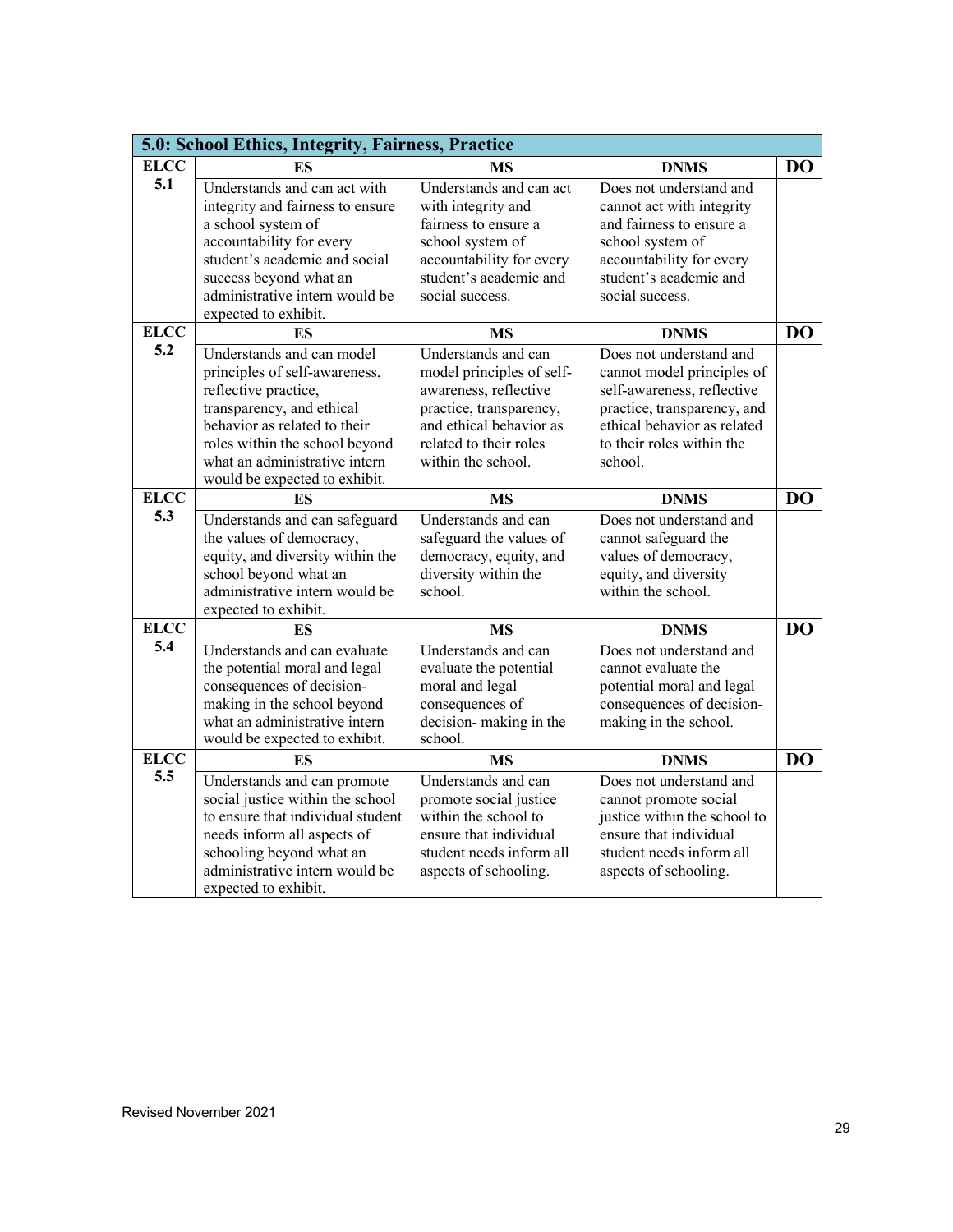|             | 6.0: School Success of Every Student by Understanding, Responding to, Advocating |                         |                             |                |  |  |  |  |  |  |
|-------------|----------------------------------------------------------------------------------|-------------------------|-----------------------------|----------------|--|--|--|--|--|--|
|             | for Student Learning                                                             |                         |                             |                |  |  |  |  |  |  |
| <b>ELCC</b> | ES                                                                               | <b>MS</b>               | <b>DNMS</b>                 | D <sub>O</sub> |  |  |  |  |  |  |
| 6.1         | Understands and can advocate                                                     | Understands and can     | Does not understand and     |                |  |  |  |  |  |  |
|             | for school students, families, and                                               | advocate for school     | cannot advocate for         |                |  |  |  |  |  |  |
|             | caregivers beyond what an                                                        | students, families, and | school students, families,  |                |  |  |  |  |  |  |
|             | administrative intern would be                                                   | caregivers.             | and caregivers.             |                |  |  |  |  |  |  |
|             | expected to exhibit.                                                             |                         |                             |                |  |  |  |  |  |  |
| <b>ELCC</b> | ES                                                                               | MS                      | <b>DNMS</b>                 | D <sub>O</sub> |  |  |  |  |  |  |
| 6.2         | Understands and can act to                                                       | Understands and can act | Does not understand and     |                |  |  |  |  |  |  |
|             | influence local, district, state,                                                | to influence local,     | cannot act to influence     |                |  |  |  |  |  |  |
|             | and national decisions affecting                                                 | district, state, and    | local, district, state, and |                |  |  |  |  |  |  |
|             | student learning in a school                                                     | national decisions      | national decisions          |                |  |  |  |  |  |  |
|             | environment beyond what an                                                       | affecting student       | affecting student learning  |                |  |  |  |  |  |  |
|             | administrative intern would be                                                   | learning in a school    | in a school environment.    |                |  |  |  |  |  |  |
|             | expected to exhibit.                                                             | environment.            |                             |                |  |  |  |  |  |  |
| <b>ELCC</b> | ES                                                                               | <b>MS</b>               | <b>DNMS</b>                 | <b>DO</b>      |  |  |  |  |  |  |
| 6.3         | Understands and can anticipate                                                   | Understands and can     | Does not understand and     |                |  |  |  |  |  |  |
|             | and assess emerging trends and                                                   | anticipate and assess   | cannot anticipate and       |                |  |  |  |  |  |  |
|             | initiatives in order to adapt                                                    | emerging trends and     | assess emerging trends      |                |  |  |  |  |  |  |
|             | school-based leadership                                                          | initiatives in order to | and initiatives in order to |                |  |  |  |  |  |  |
|             | strategies beyond what an                                                        | adapt school-based      | adapt school-based          |                |  |  |  |  |  |  |
|             | administrative intern would be                                                   | leadership strategies.  | leadership strategies.      |                |  |  |  |  |  |  |
|             | expected to exhibit.                                                             |                         |                             |                |  |  |  |  |  |  |

#### Comments -

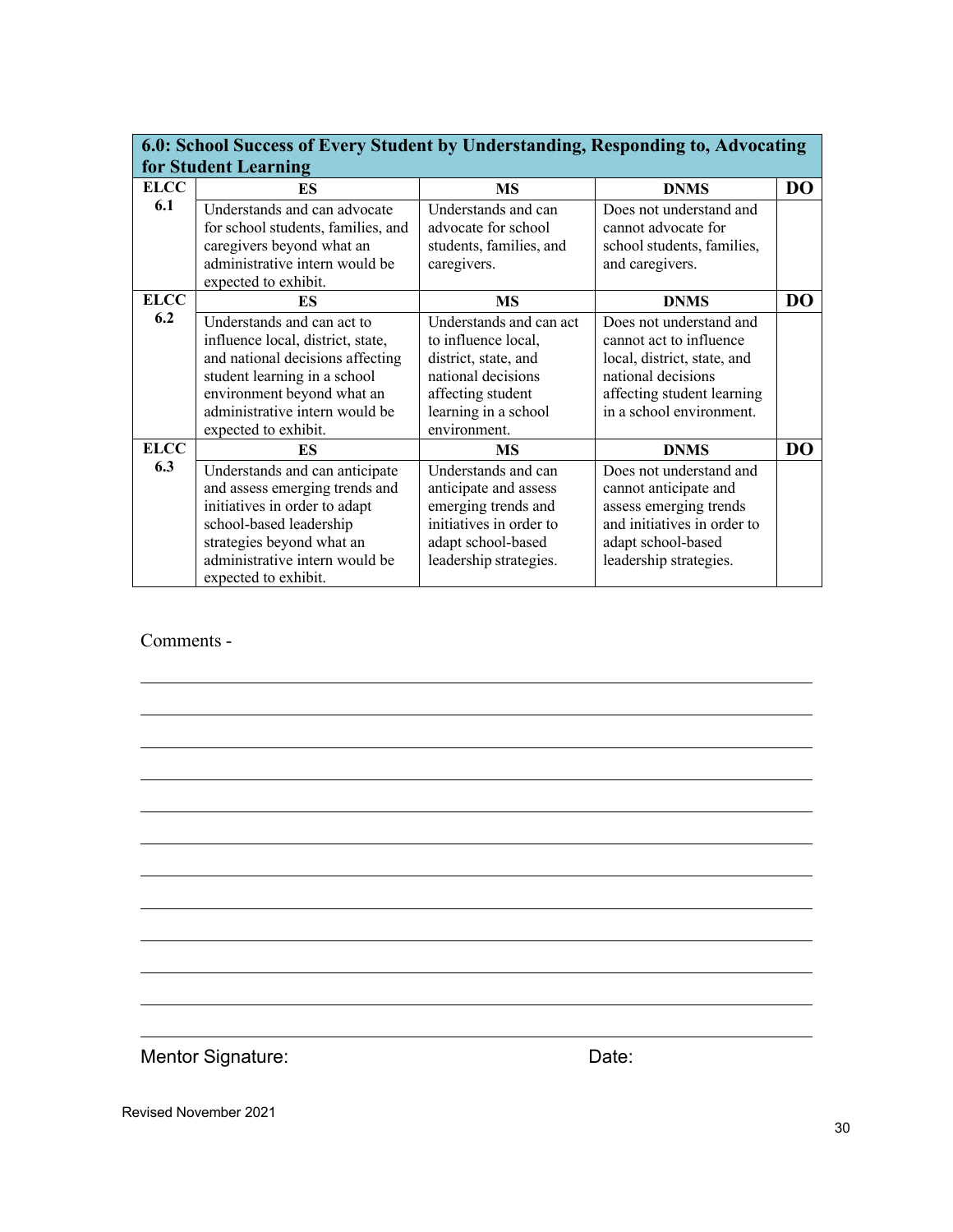# **Appendix G**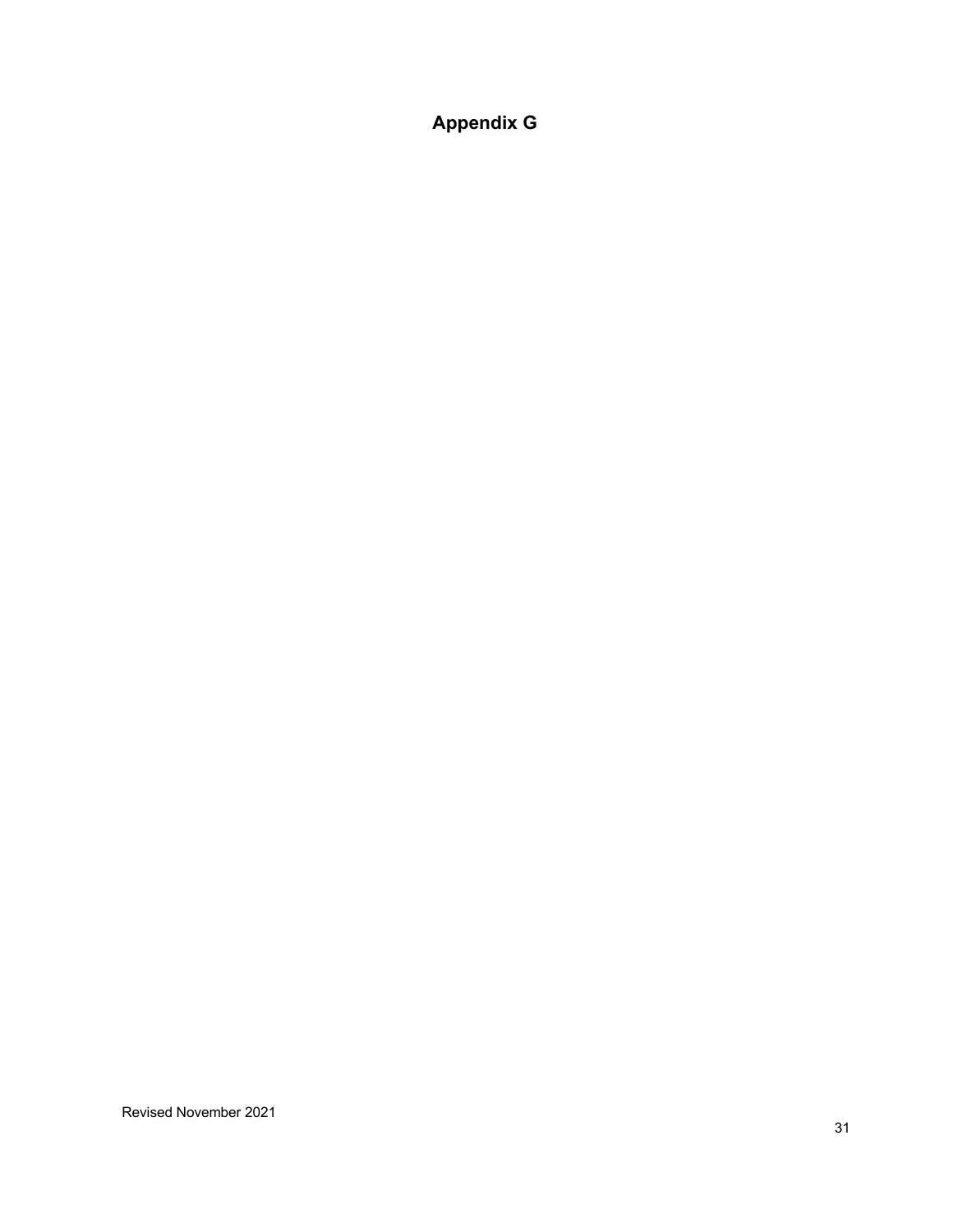#### **APPENDIX H**

#### Specialists Syllabus

#### The Mission of the Educational Leadership Program is as follows:

*The development of leaders with the knowledge, skills, and attitudes for helping to build learning communities within a culturally diverse society.*

#### **EDLD 787, 788, and 789 – 2, 3 and 4 Semester Hours**

#### **Specialist Internship/Educational Leadership**

**CATALOG DESCRIPTION:** Training in administration through actual supervised experience. Arrangements must be approved by advisor and Director of the Intern Program prior to registration. Enrollment limited. Credit/No Credit

**PURPOSE OF THE COURSE:** The overall purpose of the educational leadership internship at Eastern Michigan University is to provide an opportunity for the advanced graduate student to engage in sustained real work-life experiences that allow the student to progressively develop and apply their knowledge and skills in school administration. The experience is planned and guided cooperatively between the student, supervising mentor and university internship director and focuses on the application of standards-based experiences.

#### **COURSE OUTCOMES:**

- 1. To allow the intern the opportunity to observe, over time, a variety of leadership styles practiced by experienced administrators in various situations at multiple levels in the organization.
- 2. To help the intern gain self-confidence in administrative decision making through progressive opportunities to test knowledge and skills in diverse clinical settings.
- 3. To provide the intern with the opportunity to interface with diverse publics in carrying out the day-to-day responsibilities inherent in school administration.
- 4. To help the sponsoring educational agency maintain a dynamic, viable administrative staff who are stimulated to continue their own professional growth through their association with the internship process and the standardsbased clinical preparation program at EMU
- 5. To provide cooperative training experiences that utilizes the strengths of both the university and the specific leadership setting in the development of educational leaders.
- 6. To provide students the opportunity to explore and receive authentic work experience to position them for the next stage of their professional development.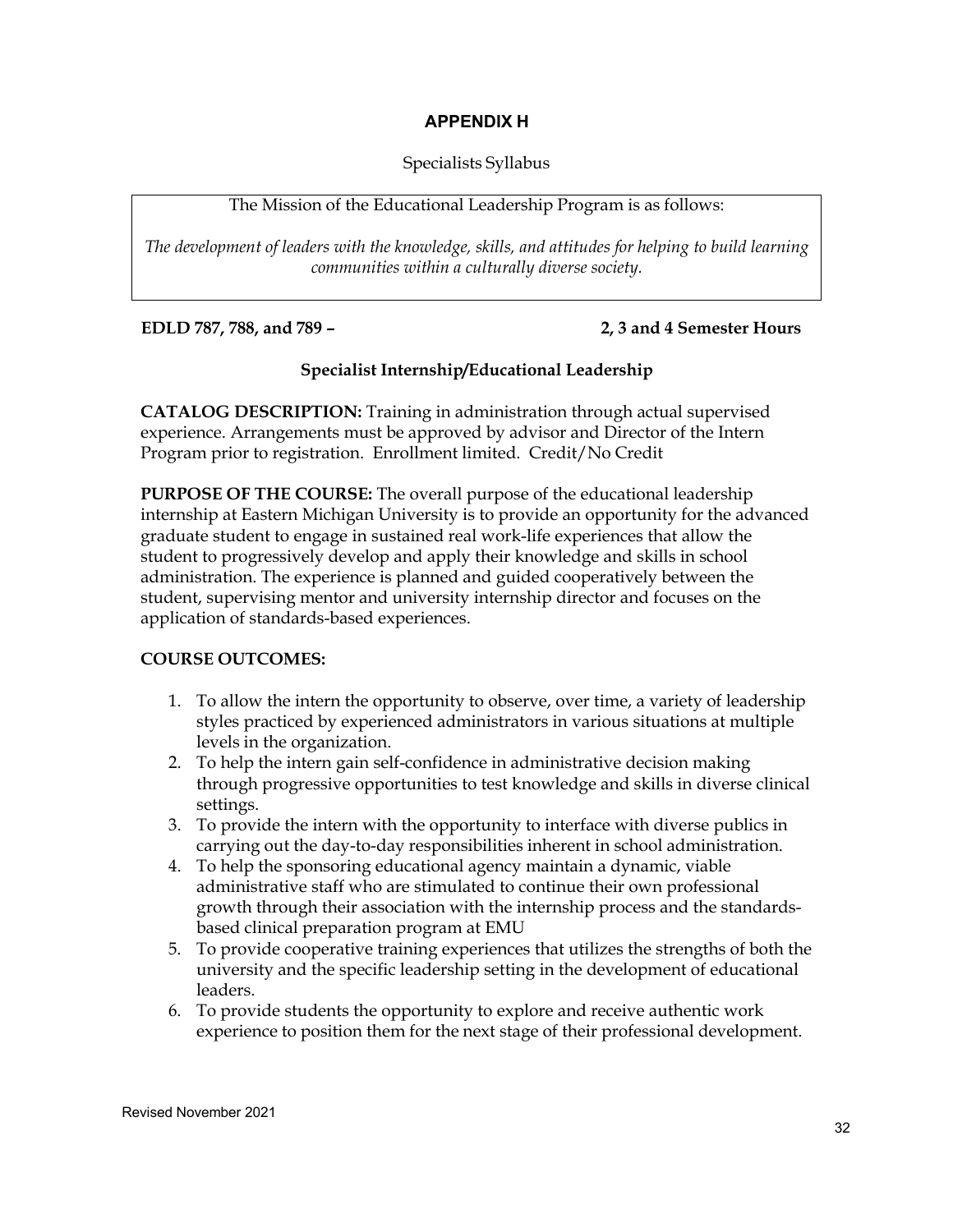#### **COURSE STANDARDS:**

ELCC 1.0, 2.0, 3.0, 4.0, 5.0, 6.0

A detailed break out of each of these standards is provided throughout the internship handbook.

#### **COURSE MATERIALS:**

Textbook:

There is no specific textbook required for this course. This is a supervised, clinical experience, conducted on-site in a variety of educational settings. The University Internship Director and the field supervisor may recommend particular readings, depending on the intern's skill level and needs. **Interns are required to read and follow the administrative internship handbook**. All activities you are to participate in during your internship are described in the internship handbook.

See the bibliography for readings specifically focused on the administrative internship experience.

**ACADEMIC INTEGRITY:** Academic dishonesty, including all forms of cheating and/or plagiarism, will not be tolerated in this class. Penalties for an act of academic dishonesty may range from receiving a failing grade for a particular assignment to receiving a failing grade for the entire course. In addition, you may be referred to the Office of Student Judicial Services for discipline that can result in either a suspension or permanent dismissal. The Student Conduct Code contains detailed definitions of what constitutes academic dishonesty, but if you are not sure about whether something you're doing would be considered academic dishonesty, consult with your instructor.

**INTERNSHIP CALENDAR:** The intern is expected to adhere to the calendar of the district in which they are completing their internship.

**PROFESSIONAL STANDARDS**: The internship is part of a professional preparation program for school administrators. Therefore, students are expected to adhere to the highest standards of ethical and professional behavior. It is also essential that during any school observations or visits that the intern conduct themselves in a manner which reflects positively on the student and Eastern Michigan University. If you have any questions about the propriety of an action, please do not hesitate to discuss it with me.

**ACCOMMODATION**: I will make all reasonable efforts to accommodate any handicap or disability in teaching and evaluating students. Please talk with me at the beginning of your internship regarding any specific needs and what I may do to accommodate them.

**STUDENTS WITH DISABILITIES**: If you wish to be accommodated for your disability EMU Board of Regents Policy #8.3 requires that you first register with the Access Services Office (ASO) in 203 King Hall. You may contact ASO at 734.487.2470. Students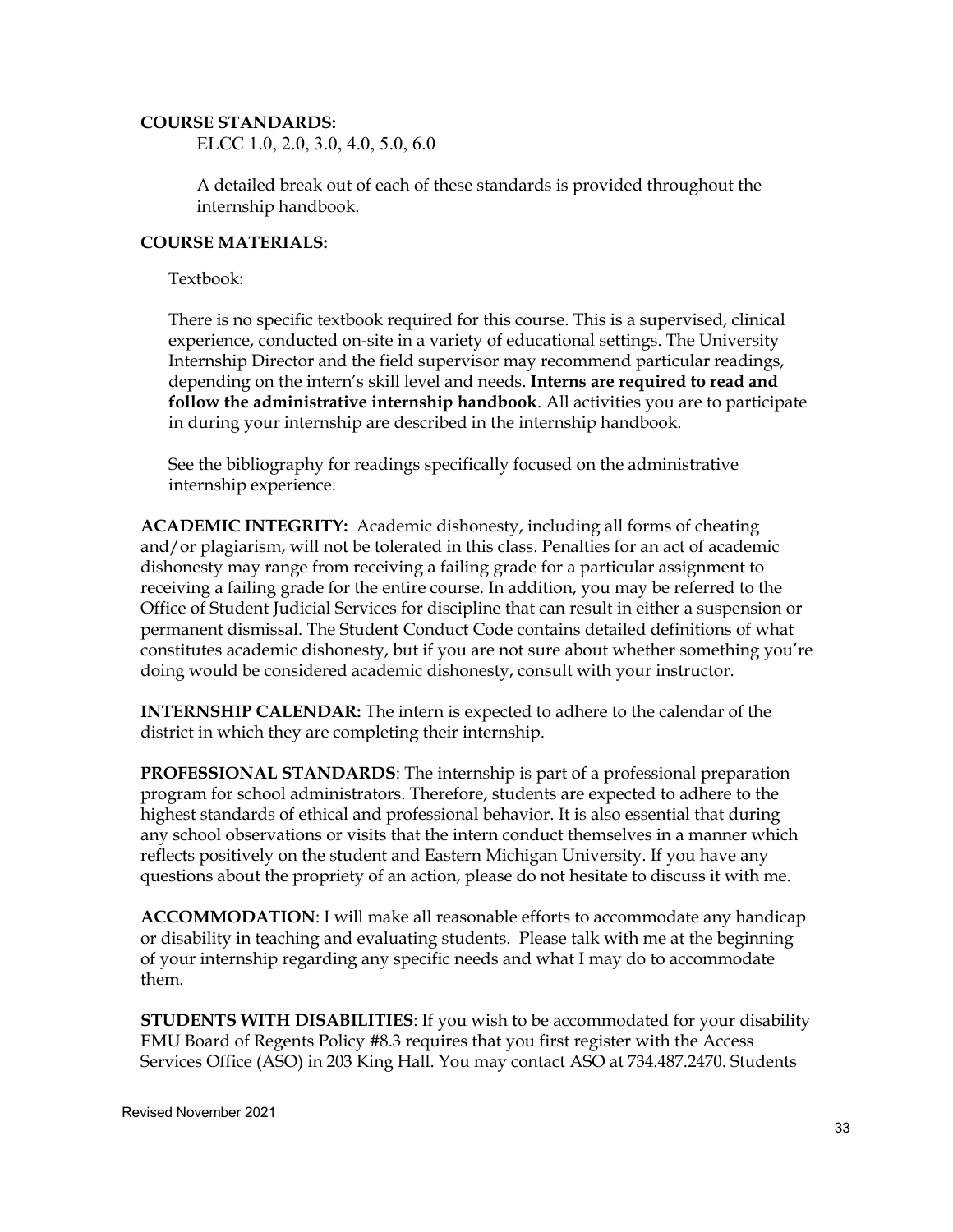with disabilities are encouraged to register with ASO promptly as you will only be accommodated from the date you register. No retroactive accommodations are possible.

**F AND J VISA STUDENTS:** The Student Exchange Visitor System (SEVIS) requires F and J students to report the following to the Office of International Students, 229 King Hall within ten (10) days of the event:

- Changes in your name, local address, major field of study, or source of funding
- Changes in your degree-completion date
- Changes in your degree-level (ex. Bachelors to Masters)
- Intent to transfer to another university.

Prior permission from OIS is needed for the following:

- Dropping ALL courses as well as carrying or dropping BELOW minimum credit hours
- Employment on or off-campus
- Registering for more than one ONLINE course per term (F-visa only)
- Endorsing I-20 or DS-2019 for re-entry into the USA.

Failure to report may result in the termination of your SEVIS record and even arrest and deportation. If you have questions or concerns, contact the OIS at 734.487.3116, not your instructor.

#### **COURSE REQUIREMENTS:**

The internship handbook fully describes how the administrative internship plan is collaboratively developed, the range of developmental experiences required and the processes recommended for students to synthesize and apply their knowledge and skills throughout the clinical experience. Students are required to complete the administrative notebook. The notebook must contain a variety of artifacts/supportive documentation representing the student's administrative experiences. The internship notebook must include the following:

The completed self-assessment instrument derived from the program standards described in the internship handbook.)

An internship plan reflective of standards-based goals and objectives agreed upon by the intern, site supervisor, and internship director.

A reflective journal and critical incident report(s) prepared by the student describing the internship experience.

A professional formation paper reflecting upon significant internship activities that have shaped the intern's beliefs, the personal development experienced, and identification of the intern's continuing need for professional growth. See the internship handbook for more explicit directions.

An updated resume reflecting significant leadership experiences that have prepared the student for the next stage in their career.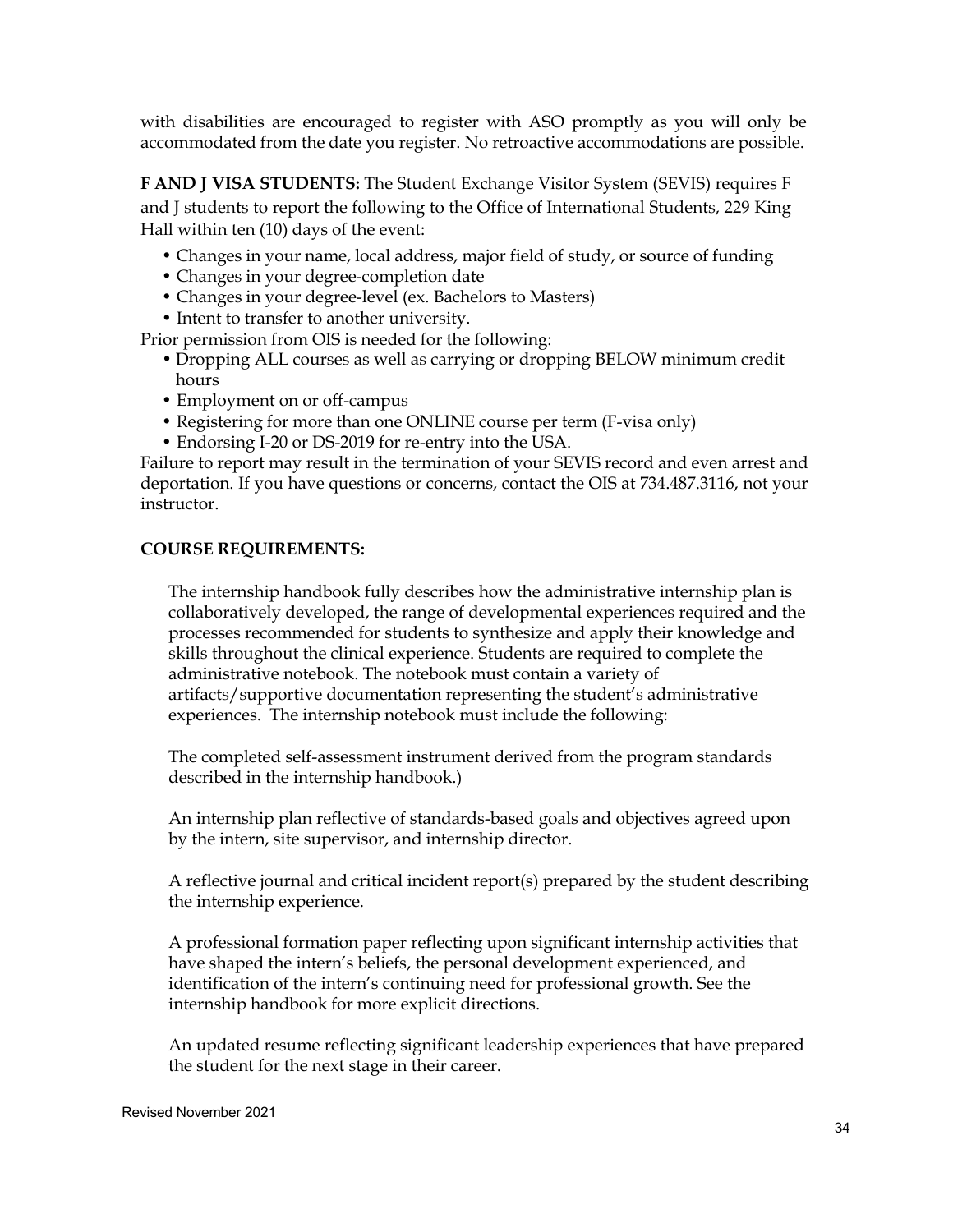Completed mentor feedback form.

**WRITING STYLE:** All writing assignments are to be submitted in typing/word processing format. As aspiring school leaders I expect that you will write clearly, minimize the use of educational jargon, use appropriate references and citations anddeveloped in conformity with the *Style Manual of the American Psychological Association* (6<sup>th</sup> Ed.). Electronic references are acceptable and must be cited using appropriate APA style (www.apa.org/journals/webreef.html).

#### **Bibliography**

- Ackerman, R.H., Maslin-Ostrowski, P. (2002). The wounded leader: How real leadership emerges in times of crisis. San Francisco: Jossey-Bass.
- Bennis, W., Cummings, T., Spreitzer, G.M. (2001). The future of leadership: Today's top leadership thinkers speak to tomorrow's leaders. San Francisco: Jossey-Bass.
- Bridges, E. M. (1992). Problem-based learning for administrators. University of Oregon: ERIC Clearinghouse on Educational Management.
- Carter. G.R., Cunningham, W.G. (1997). The American school superintendent: Leading in an age of pressure. San Francisco: Jossey-Bass.
- Clark, D.C., & Clark, S.N. (1996). Better preparation of educational leaders. Educational Researcher, 25(8), 1820.
- Codding, J.B., Tucker, M.S. (2002). Standards for our schools: How to set them, measure them, and reach them. San Francisco: Jossey-Bass.
- Cordeiro, P.A., Krueger, J.A., Parks, D., Restine, N., & Wilton, P.T. (1993). Taking stock: Learnings gleaned from universities participating in the Danforth program. In M. M. Milstein  $\&$  associates (Eds.), Changing the way we prepare educational leaders (p. 1738). Newbury Park, CA: Corwin Press.
- Cordeiro, P. A. & Sloan, E.S. (1996). Administrative interns as legitimate participants in the community of practice. Journal of School Leadership, 6(1), 4-27.
- Creighton, T. (2000). *Schools and data: The educator's guide for using data to improve decision making*. Thousand Oaks, CA: Corwin.
- Creighton, T.B. (2001). Schools and data: The educator's guide for using data to improve decision making. Thousand Oaks: Corwin Press.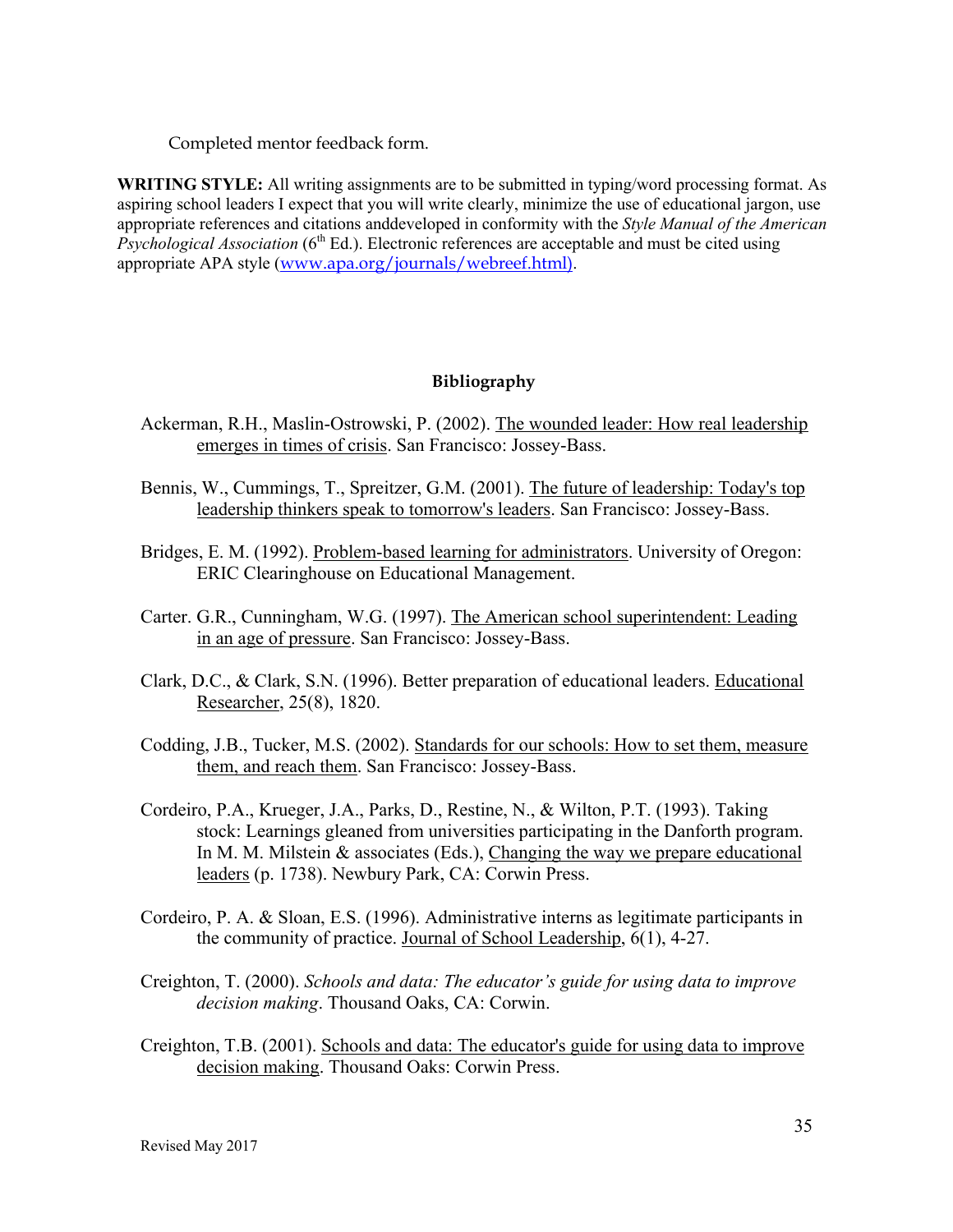- Daresh, J. C. (1990). Professional formation: The missing ingredient in the preparation of principals. NASSP Bulletin, 74 (526), 1-5.
- Evans, R. (2000). The human side of school change: Reform, resistance, and the real-life problems of innovation. San Francisco: Jossey-Bass.
- Evers & Gallagher (1994). Field-based preparation of educational administrators. In N. Prestine & P. Thurston (eds.) Advances in educational administration Vol.3 New directions in educational administration: Policy, preparation and practice. (pp.77- 97). Greenwich, CT: JAI Press.
- Fertwengler, C. B., Fertwengler, W.J., Hurst, D., Turk, R.L. & Holcomb, E. (1996). In Milstein, M., Bobroff, B., & Restine, L. N. (1991). Internship programs in educational administration. New York: Teachers College Press.
- Fullan, M. (2001). Leading in a culture of change. San Francisco: Jossey-Bass.
- Hackmann, D.G., & English, F.W. (2001, Spring). About straw horses and administrator shortages: Confronting the pragmatics of the administrative internship. UCEA Review, 50(2), 12-15.
- Hackmann, D.G., Russell, F.S., & Elliott, R.J. (1999). Making administrative internships meaningful. Planning and Changing, 30, 2-14.
- Haller, E.J., & Kleine, P.F. (2001). Using educational research: A school administrator's guide*.* Needham Heights, MA: Allyn and Bacon.
- Hart, A.W., & Pounder, D.G. (1999). Reinventing preparation programs: A decade of activity. In J. Murphy and P. B. Forsyth (Eds.), Educational administration: A decade of reform (pp. 115-151). Thousand Oaks, CA: Corwin Press.
- Holcomb, E.L. (1999). Getting excited about data: How to combine people, passion, and proof. Thousand Oaks: Corwin Press.
- Johnson, R.S. (2002). Using data to close the achievement gap: How to measure equity in our schools. Thousand Oaks: Corwin Press.
- Johnson, S.M. (1996). Leading to change: The challenge of the new superintendency. San Francisco: Jossey-Bass.
- Milstein, M., and Associates. (1993). Changing the way we prepare educational leaders: The Danforth experience. Newberry Park, CA: Corwin Press.
- Morgan, P.L., Gibbs, A.S., Hertzog, C.J. & Wylie, V. (1997). The educational leader's internship: Meeting new standards. Lancaster, PA: Technomic Publishng Co.